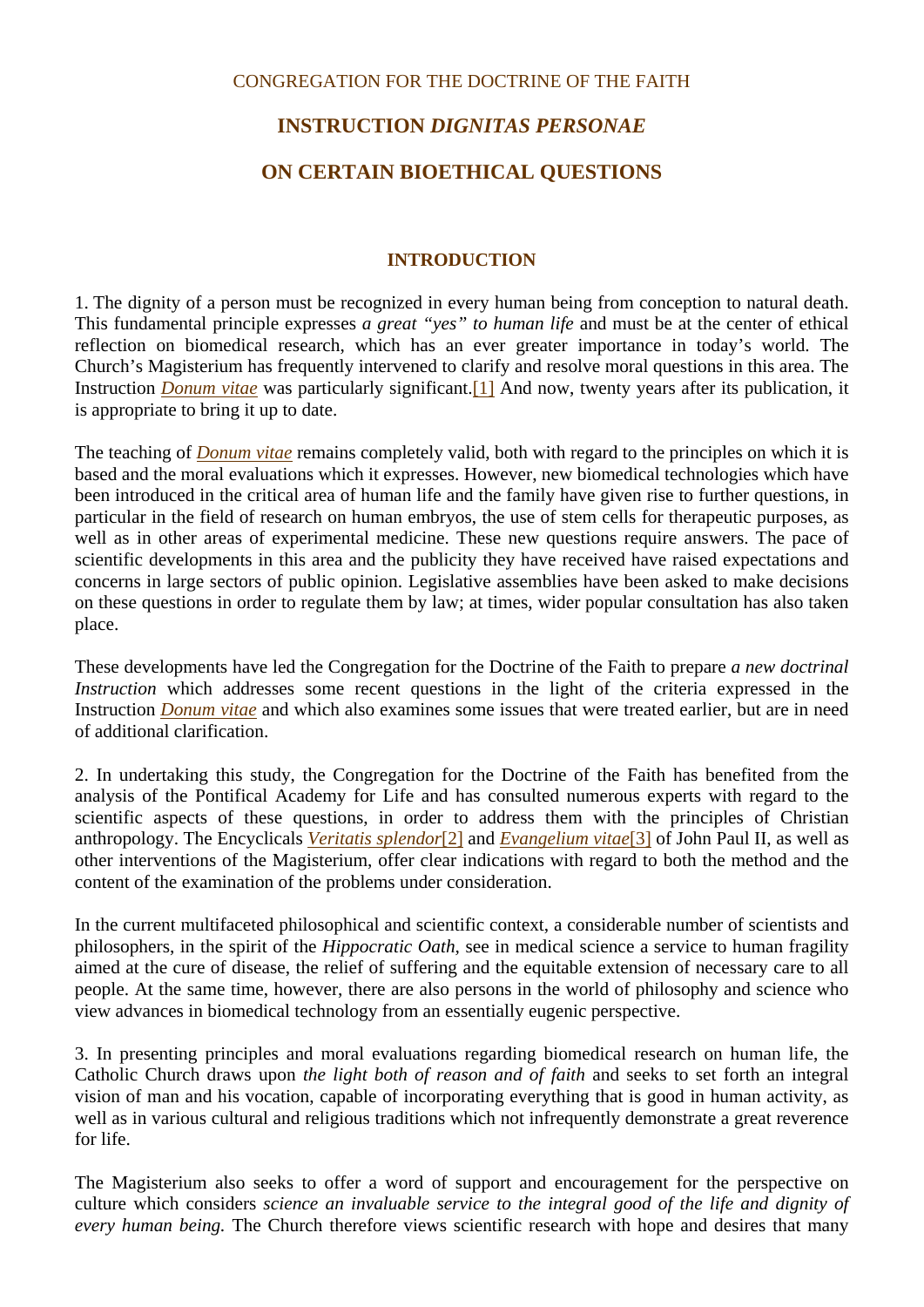Christians will dedicate themselves to the progress of biomedicine and will bear witness to their faith in this field. She hopes moreover that the results of such research may also be made available in areas of the world that are poor and afflicted by disease, so that those who are most in need will receive humanitarian assistance. Finally, the Church seeks to draw near to every human being who is suffering, whether in body or in spirit, in order to bring not only comfort, but also light and hope. These give meaning to moments of sickness and to the experience of death, which indeed are part of human life and are present in the story of every person, opening that story to the mystery of the Resurrection. Truly, the gaze of the Church is full of trust because "Life will triumph: this is a sure hope for us. Yes, life will triumph because truth, goodness, joy and true progress are on the side of life. God, who loves life and gives it generously, is on the side of life".[4]

The present Instruction is addressed to the Catholic faithful and to all who seek the truth.[5] It has three parts: the first recalls some anthropological, theological and ethical elements of fundamental importance; the second addresses new problems regarding procreation; the third examines new procedures involving the manipulation of embryos and the human genetic patrimony.

# **First Part:**

### **Anthropological, Theological and Ethical Aspects of Human Life and Procreation**

4. In recent decades, medical science has made significant strides in understanding human life in its initial stages. Human biological structures and the process of human generation are better known. These developments are certainly positive and worthy of support when they serve to overcome or correct pathologies and succeed in re-establishing the normal functioning of human procreation. On the other hand, they are negative and cannot be utilized when they involve the destruction of human beings or when they employ means which contradict the dignity of the person or when they are used for purposes contrary to the integral good of man.

The body of a human being, from the very first stages of its existence, can never be reduced merely to a group of cells. The embryonic human body develops progressively according to a well-defined program with its proper finality, as is apparent in the birth of every baby.

It is appropriate to recall the *fundamental ethical criterion* expressed in the Instruction *Donum vitae* in order to evaluate all moral questions which relate to procedures involving the human embryo: "Thus the fruit of human generation, from the first moment of its existence, that is to say, from the moment the zygote has formed, demands the unconditional respect that is morally due to the human being in his bodily and spiritual totality. The human being is to be respected and treated as a person from the moment of conception; and therefore from that same moment his rights as a person must be recognized, among which in the first place is the inviolable right of every innocent human being to life".[6]

5. This ethical principle, which reason is capable of recognizing as true and in conformity with the natural moral law, should be the basis for all legislation in this area.[7] In fact, it presupposes a *truth of an ontological character,* as *Donum vitae* demonstrated from solid scientific evidence, regarding the continuity in development of a human being.

If *Donum vitae,* in order to avoid a statement of an explicitly philosophical nature, did not define the embryo as a person, it nonetheless did indicate that there is an intrinsic connection between the ontological dimension and the specific value of every human life. Although the presence of the spiritual soul cannot be observed experimentally, the conclusions of science regarding the human embryo give "a valuable indication for discerning by the use of reason a personal presence at the moment of the first appearance of a human life: how could a human individual not be a human person?".[8] Indeed, the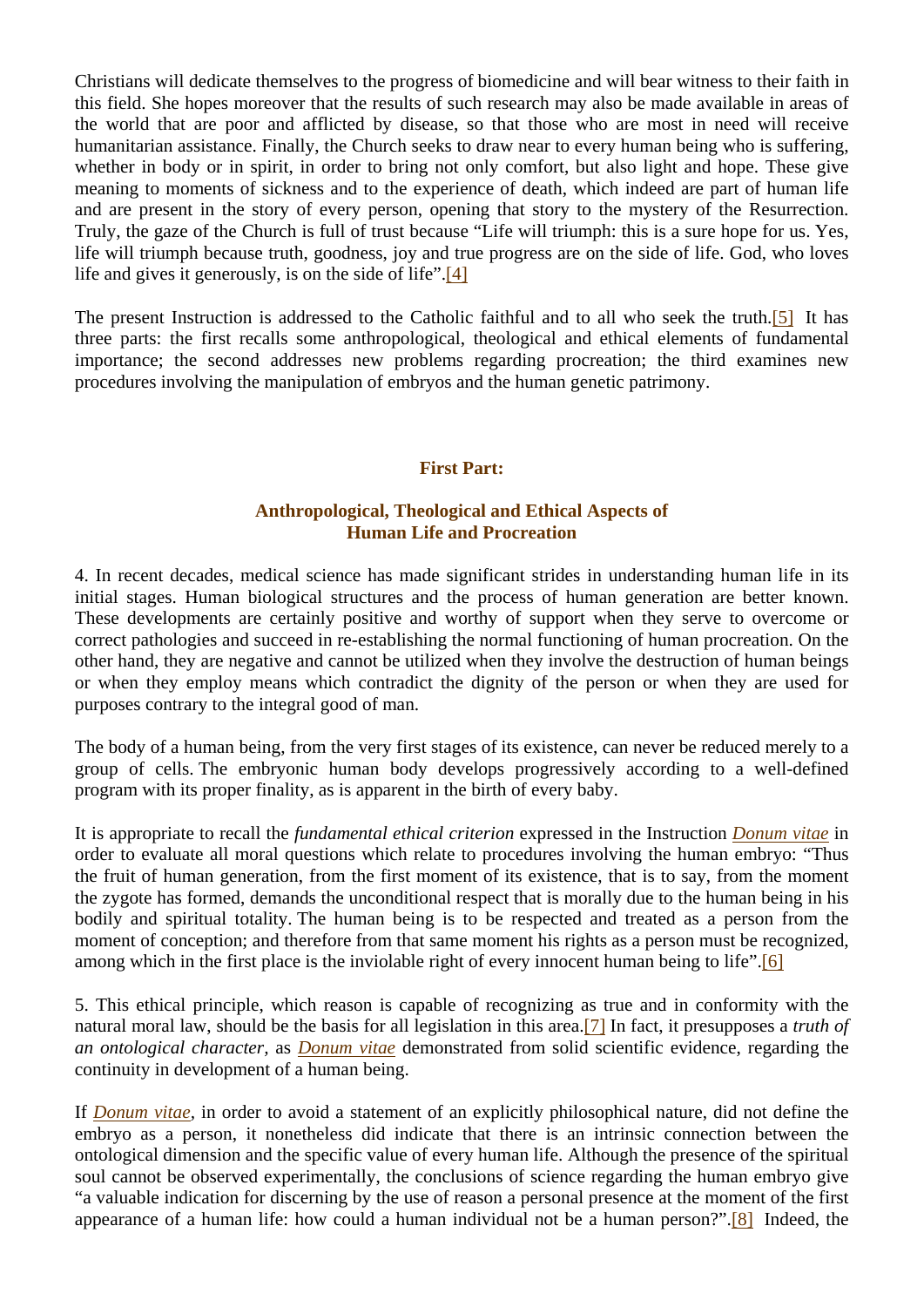reality of the human being for the entire span of life, both before and after birth, does not allow us to posit either a change in nature or a gradation in moral value, since it possesses *full anthropological and ethical status.* The human embryo has, therefore, from the very beginning, the dignity proper to a person.

6. Respect for that dignity is owed to every human being because each one carries in an indelible way his own dignity and value. *The origin of human life has its authentic context in marriage and in the family*, where it is generated through an act which expresses the reciprocal love between a man and a woman. Procreation which is truly responsible vis-à-vis the child to be born "must be the fruit of marriage".[9]

Marriage, present in all times and in all cultures, "is in reality something wisely and providently instituted by God the Creator with a view to carrying out his loving plan in human beings. Thus, husband and wife, through the reciprocal gift of themselves to the other – something which is proper and exclusive to them – bring about that communion of persons by which they perfect each other, so as to cooperate with God in the procreation and raising of new lives".[10] In the fruitfulness of married love, man and woman "make it clear that at the origin of their spousal life there is a genuine 'yes', which is pronounced and truly lived in reciprocity, remaining ever open to life... Natural law, which is at the root of the recognition of true equality between persons and peoples, deserves to be recognized as the source that inspires the relationship between the spouses in their responsibility for begetting new children. The transmission of life is inscribed in nature and its laws stand as an unwritten norm to which all must refer".<sup>[11]</sup>

7. It is the Church's conviction that what is human is not only received and respected by *faith,* but is also purified, elevated and perfected. God, after having created man in his image and likeness (cf. *Gen* 1:26), described his creature as "very good" (*Gen* 1:31), so as to be assumed later in the Son (cf. *Jn* 1:14). In the mystery of the Incarnation, the Son of God confirmed the dignity of the body and soul which constitute the human being. Christ did not disdain human bodiliness, but instead fully disclosed its meaning and value: "In reality, it is only in the mystery of the incarnate Word that the mystery of man truly becomes clear".[12]

By becoming one of us, the Son makes it possible for us to become "sons of God" (*Jn* 1:12), "sharers in the divine nature" (*2 Pet* 1:4). This new dimension does not conflict with the dignity of the creature which everyone can recognize by the use of reason, but elevates it into a wider horizon of life which is proper to God, giving us the ability to reflect more profoundly on human life and on the acts by which it is brought into existence. $[13]$ 

The respect for the individual human being, which reason requires, is further enhanced and strengthened in the light of these truths of faith: thus, we see that there is no contradiction between the affirmation of the dignity and the affirmation of the sacredness of human life. "The different ways in which God, acting in history, cares for the world and for mankind are not mutually exclusive; on the contrary, they support each other and intersect. They have their origin and goal in the eternal, wise and loving counsel whereby God predestines men and women 'to be conformed to the image of his Son' (*Rom* 8:29)".[14]

8. By taking the interrelationship of these two dimensions, *the human and the divine,* as the starting point, one understands better why it is that man has unassailable value: *he possesses an eternal vocation* and *is called to share in the trinitarian love of the living God.*

This value belongs to all without distinction. By virtue of the simple fact of existing, every human being must be fully respected. The introduction of discrimination with regard to human dignity based on biological, psychological, or educational development, or based on health-related criteria, must be excluded. At every stage of his existence, man, created in the image and likeness of God, reflects "the face of his Only-begotten Son… This boundless and almost incomprehensible love of God for the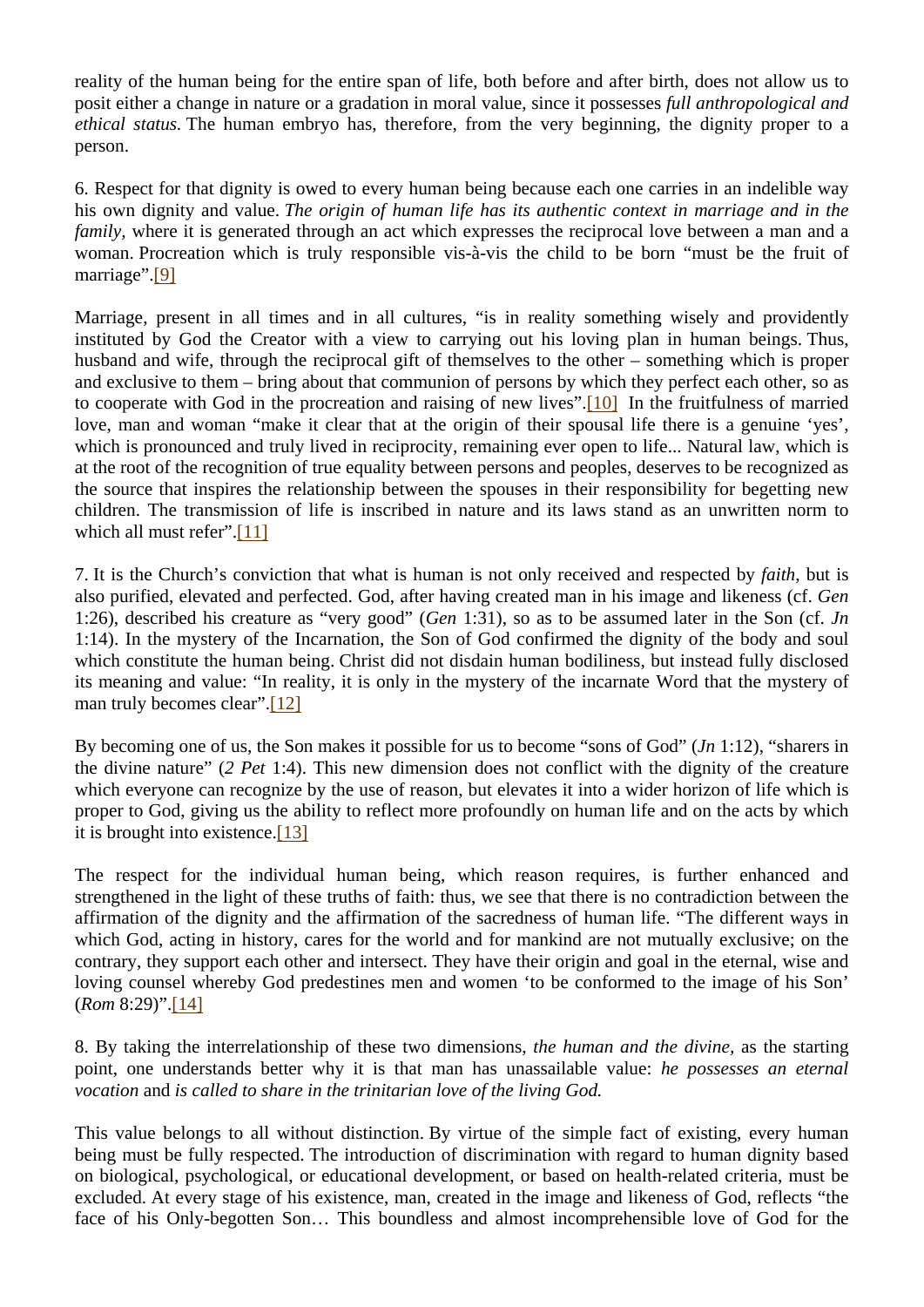human being reveals the degree to which the human person deserves to be loved in himself, independently of any other consideration – intelligence, beauty, health, youth, integrity, and so forth. In short, human life is always a good, for it '*is a manifestation of God in the world, a sign of his presence, a trace of his glory*' (*Evangelium vitae,* 34)".[15]

9. These two dimensions of life, the natural and the supernatural, allow us to understand better the sense in which *the acts that permit a new human being to come into existence*, in which a man and a woman give themselves to each other, *are a reflection of trinitarian love.* "God, who is love and life, has inscribed in man and woman the vocation to share in a special way in his mystery of personal communion and in his work as Creator and Father".[16]

Christian marriage is rooted "in the natural complementarity that exists between man and woman, and is nurtured through the personal willingness of the spouses to share their entire life-project, what they have and what they are: for this reason such communion is the fruit and the sign of a profoundly human need. But in Christ the Lord, God takes up this human need, confirms it, purifies it and elevates it, leading it to perfection through the sacrament of matrimony: the Holy Spirit who is poured out in the sacramental celebration offers Christian couples the gift of a new communion of love that is the living and real image of that unique unity which makes of the Church the indivisible Mystical Body of the Lord Jesus".[17]

10. The Church, by expressing an ethical judgment on some developments of recent medical research concerning man and his beginnings, does not intervene in the area proper to medical science itself, but rather calls everyone to ethical and social responsibility for their actions. She reminds them that the ethical value of biomedical science is gauged in reference to both the *unconditional respect owed to every human being* at every moment of his or her existence, and the *defense of the specific character of the personal act which transmits life.* The intervention of the Magisterium falls within its mission of *contributing to the formation of conscience,* by authentically teaching the truth which is Christ and at the same time by declaring and confirming authoritatively the principles of the moral order which spring from human nature itself.<sup>[18]</sup>

#### **Second Part:**

#### **New Problems Concerning Procreation**

11. In light of the principles recalled above, certain questions regarding procreation which have emerged and have become more clear in the years since the publication of *Donum vitae* can now be examined.

#### **Techniques for assisting fertility**

12. With regard to the *treatment of infertility,* new medical techniques must respect three fundamental goods: a) the right to life and to physical integrity of every human being from conception to natural death; b) the unity of marriage, which means reciprocal respect for the right within marriage to become a father or mother only together with the other spouse; [19] c) the specifically human values of sexuality which require "that the procreation of a human person be brought about as the fruit of the conjugal act specific to the love between spouses".[20] Techniques which assist procreation "are not to be rejected on the grounds that they are artificial. As such, they bear witness to the possibilities of the art of medicine. But they must be given a moral evaluation in reference to the dignity of the human person, who is called to realize his vocation from God to the gift of love and the gift of life".[21]

In light of this principle, all techniques of heterologous artificial fertilization,[22] as well as those techniques of homologous artificial fertilization[23] which substitute for the conjugal act, are to be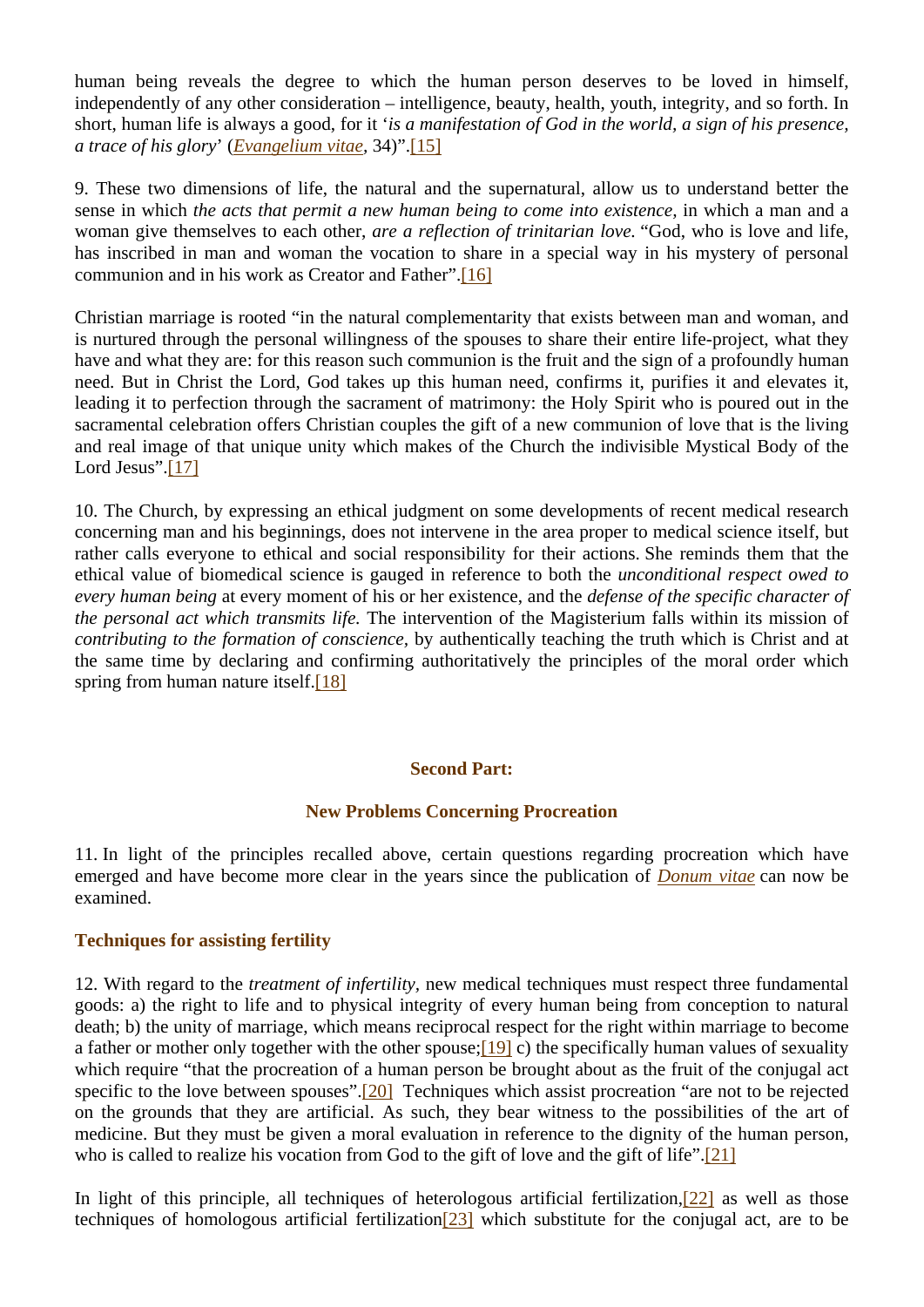excluded. On the other hand, techniques which act *as an aid to the conjugal act and its fertility* are permitted. The Instruction *Donum vitae* states: "The doctor is at the service of persons and of human procreation. He does not have the authority to dispose of them or to decide their fate. A medical intervention respects the dignity of persons when it seeks to assist the conjugal act either in order to facilitate its performance or in order to enable it to achieve its objective once it has been normally performed".[24] And, with regard to homologous artificial insemination, it states: "Homologous artificial insemination within marriage cannot be admitted except for those cases in which the technical means is not a substitute for the conjugal act, but serves to facilitate and to help so that the act attains its natural purpose".[25]

13. Certainly, techniques aimed at removing obstacles to natural fertilization, as for example, hormonal treatments for infertility, surgery for endometriosis, unblocking of fallopian tubes or their surgical repair, are licit. All these techniques may be considered *authentic treatments* because, once the problem causing the infertility has been resolved, the married couple is able to engage in conjugal acts resulting in procreation, without the physician's action directly interfering in that act itself. None of these treatments replaces the conjugal act, which alone is worthy of truly responsible procreation.

In order to come to the aid of the many infertile couples who want to have children, *adoption* should be encouraged, promoted and facilitated by appropriate legislation so that the many children who lack parents may receive a home that will contribute to their human development. In addition, research and investment directed at the *prevention of sterility* deserve encouragement.

# *In vitro* **fertilization and the deliberate destruction of embryos**

14. The fact that the process of *in vitro* fertilization very frequently involves the deliberate destruction of embryos was already noted in the Instruction *Donum vitae*.[26] There were some who maintained that this was due to techniques which were still somewhat imperfect. Subsequent experience has shown, however, that all techniques of *in vitro* fertilization proceed as if the human embryo were simply a mass of cells to be used, selected and discarded.

It is true that approximately a third of women who have recourse to artificial procreation succeed in having a baby. It should be recognized, however, that given the proportion between the total number of embryos produced and those eventually born, *the number of embryos sacrificed is extremely high.*[27] These losses are accepted by the practitioners of *in vitro* fertilization as the price to be paid for positive results. In reality, it is deeply disturbing that research in this area aims principally at obtaining better results in terms of the percentage of babies born to women who begin the process, but does not manifest a concrete interest in the right to life of each individual embryo.

15. It is often objected that the loss of embryos is, in the majority of cases, unintentional or that it happens truly against the will of the parents and physicians. They say that it is a question of risks which are not all that different from those in natural procreation; to seek to generate new life without running any risks would in practice mean doing nothing to transmit it. It is true that not all the losses of embryos in the process of *in vitro* fertilization have the same relationship to the will of those involved in the procedure. But it is also true that in many cases the abandonment, destruction and loss of embryos are foreseen and willed.

Embryos produced *in vitro* which have defects are directly discarded. Cases are becoming ever more prevalent in which couples who have no fertility problems are using artificial means of procreation in order to engage in genetic selection of their offspring. In many countries, it is now common to stimulate ovulation so as to obtain a large number of oocytes which are then fertilized. Of these, some are transferred into the woman's uterus, while the others are frozen for future use. The reason for multiple transfer is to increase the probability that at least one embryo will implant in the uterus. In this technique, therefore, the number of embryos transferred is greater than the single child desired, in the expectation that some embryos will be lost and multiple pregnancy may not occur. In this way, the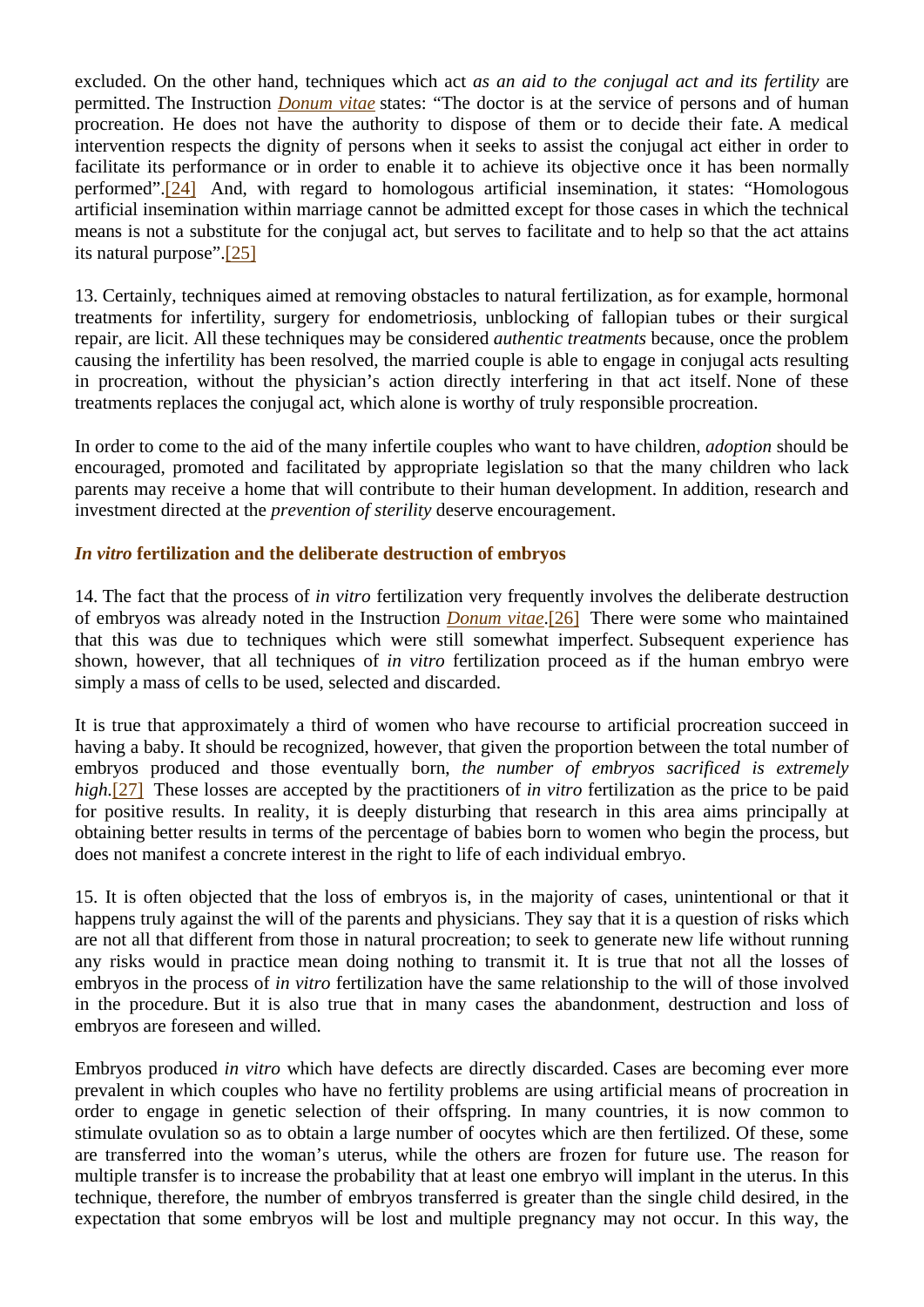practice of multiple embryo transfer implies *a purely utilitarian treatment of embryos.* One is struck by the fact that, in any other area of medicine, ordinary professional ethics and the healthcare authorities themselves would never allow a medical procedure which involved such a high number of failures and fatalities. In fact, techniques of *in vitro* fertilization are accepted based on the presupposition that the individual embryo is not deserving of full respect in the presence of the competing desire for offspring which must be satisfied.

This sad reality, which often goes unmentioned, is truly deplorable: the "various techniques of artificial reproduction, which would seem to be at the service of life and which are frequently used with this intention, actually open the door to new threats against life".[28]

16. The Church moreover holds that it is ethically unacceptable to *dissociate procreation from the integrally personal context of the conjugal act*:[29] human procreation is a personal act of a husband and wife, which is not capable of substitution. The blithe acceptance of the enormous number of abortions involved in the process of *in vitro* fertilization vividly illustrates how the replacement of the conjugal act by a technical procedure – in addition to being in contradiction with the respect that is due to procreation as something that cannot be reduced to mere reproduction – leads to a weakening of the respect owed to every human being. Recognition of such respect is, on the other hand, promoted by the intimacy of husband and wife nourished by married love.

The Church recognizes the legitimacy of the desire for a child and understands the suffering of couples struggling with problems of fertility. Such a desire, however, should not override the dignity of every human life to the point of absolute supremacy. The desire for a child cannot justify the "production" of offspring, just as the desire not to have a child cannot justify the abandonment or destruction of a child once he or she has been conceived.

In reality, it seems that some researchers, lacking any ethical point of reference and aware of the possibilities inherent in technological progress, surrender to the logic of purely subjective desires[30] and to economic pressures which are so strong in this area. In the face of this manipulation of the human being in his or her embryonic state, it needs to be repeated that "God's love does not differentiate between the newly conceived infant still in his or her mother's womb and the child or young person, or the adult and the elderly person. God does not distinguish between them because he sees an impression of his own image and likeness (*Gen* 1:26) in each one… Therefore, the Magisterium of the Church has constantly proclaimed the sacred and inviolable character of every human life from its conception until its natural end".[31]

# **Intracytoplasmic sperm injection (ICSI)**

17. Among the recent techniques of artificial fertilization which have gradually assumed a particular importance is *intracytoplasmic sperm injection.*[32]This technique is used with increasing frequency given its effectiveness in overcoming various forms of male infertility.[33]

Just as in general with *in vitro* fertilization, of which it is a variety, ICSI is intrinsically illicit: it causes *a complete separation between procreation and the conjugal act.* Indeed ICSI takes place "outside the bodies of the couple through actions of third parties whose competence and technical activity determine the success of the procedure. Such fertilization entrusts the life and identity of the embryo into the power of doctors and biologists and establishes the domination of technology over the origin and destiny of the human person. Such a relationship of domination is in itself contrary to the dignity and equality that must be common to parents and children. Conception *in vitro* is the result of the technical action which presides over fertilization. Such fertilization is neither in fact achieved nor positively willed as the expression and fruit of a specific act of the conjugal union".[34]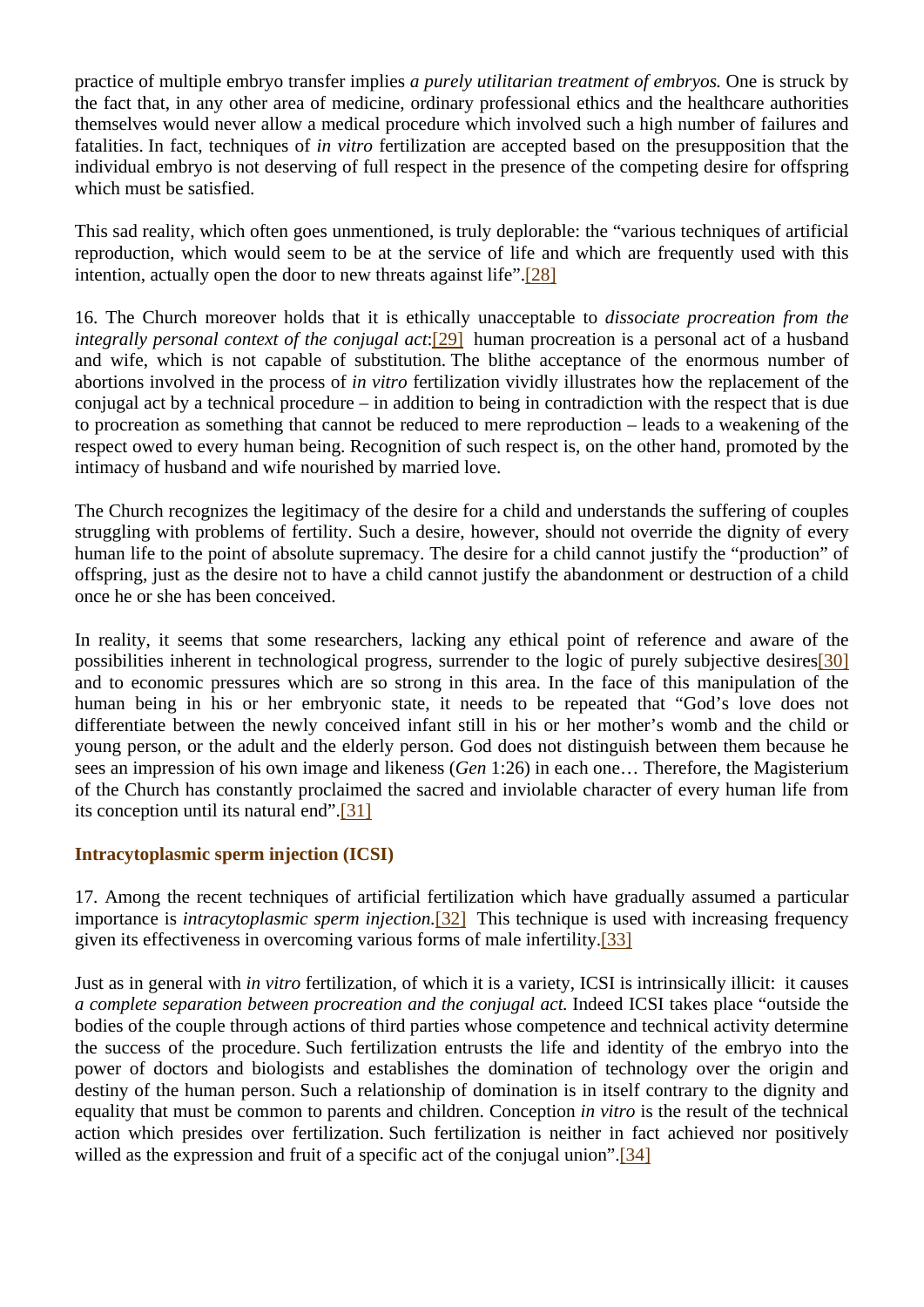#### **Freezing embryos**

18. One of the methods for improving the chances of success in techniques of *in vitro* fertilization is the multiplication of attempts. In order to avoid repeatedly taking oocytes from the woman's body, the process involves a single intervention in which multiple oocytes are taken, followed by cryopreservation of a considerable number of the embryos conceived *in vitro*.[35] In this way, should the initial attempt at achieving pregnancy not succeed, the procedure can be repeated or additional pregnancies attempted at a later date. In some cases, even the embryos used in the first transfer are frozen because the hormonal ovarian stimulation used to obtain the oocytes has certain effects which lead physicians to wait until the woman's physiological conditions have returned to normal before attempting to transfer an embryo into her womb.

Cryopreservation is *incompatible with the respect owed to human embryos*; it presupposes their production *in vitro*; it exposes them to the serious risk of death or physical harm, since a high percentage does not survive the process of freezing and thawing; it deprives them at least temporarily of maternal reception and gestation; it places them in a situation in which they are susceptible to further offense and manipulation.[36]

The majority of embryos that are not used remain "orphans". Their parents do not ask for them and at times all trace of the parents is lost. This is why there are thousands upon thousands of frozen embryos in almost all countries where *in vitro* fertilization takes place.

19. With regard to the large number of *frozen embryos already in existence* the question becomes: what to do with them? Some of those who pose this question do not grasp its ethical nature, motivated as they are by laws in some countries that require cryopreservation centers to empty their storage tanks periodically. Others, however, are aware that a grave injustice has been perpetrated and wonder how best to respond to the duty of resolving it.

Proposals to *use these embryos for research* or *for the treatment of disease* are obviously unacceptable because they treat the embryos as mere "biological material" and result in their destruction. The proposal to thaw such embryos without reactivating them and use them for research, as if they were normal cadavers, is also unacceptable.[37]

The proposal that these embryos could be put at the disposal of infertile couples as a *treatment for infertility* is not ethically acceptable for the same reasons which make artificial heterologous procreation illicit as well as any form of surrogate motherhood;[38] this practice would also lead to other problems of a medical, psychological and legal nature.

It has also been proposed, solely in order to allow human beings to be born who are otherwise condemned to destruction, that there could be a form of *"prenatal adoption".* This proposal, praiseworthy with regard to the intention of respecting and defending human life, presents however various problems not dissimilar to those mentioned above.

All things considered, it needs to be recognized that the thousands of abandoned embryos represent a *situation of injustice which in fact cannot be resolved.* Therefore John Paul II made an "appeal to the conscience of the world's scientific authorities and in particular to doctors, that the production of human embryos be halted, taking into account that there seems to be no morally licit solution regarding the human destiny of the thousands and thousands of 'frozen' embryos which are and remain the subjects of essential rights and should therefore be protected by law as human persons".[39]

#### **The freezing of oocytes**

20. In order avoid the serious ethical problems posed by the freezing of embryos, the freezing of oocytes has also been advanced in the area of techniques of *in vitro* fertilization.[40] Once a sufficient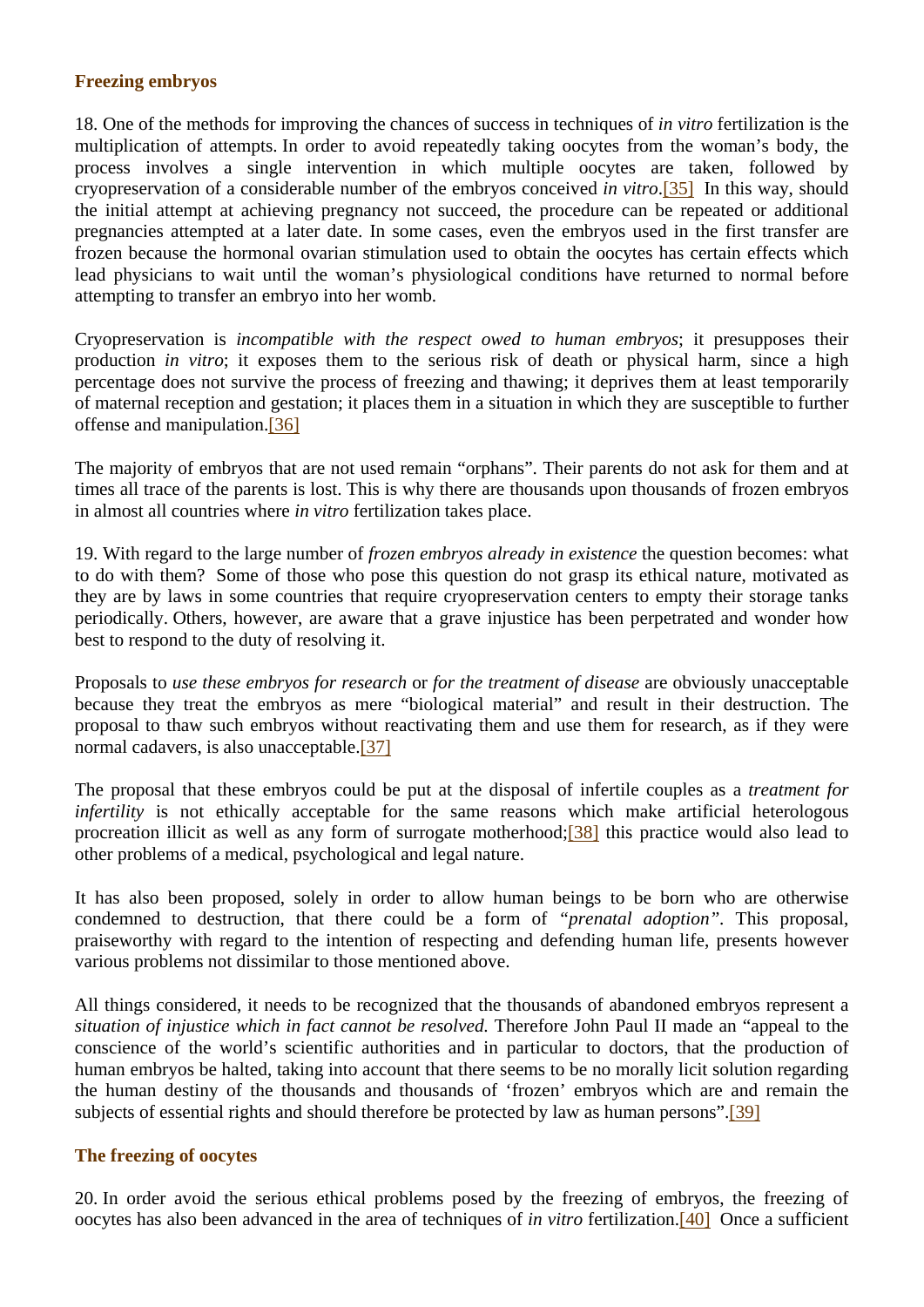number of oocytes has been obtained for a series of attempts at artificial procreation, only those which are to be transferred into the mother's body are fertilized while the others are frozen for future fertilization and transfer should the initial attempts not succeed.

In this regard it needs to be stated that *cryopreservation of oocytes for the purpose of being used in artificial procreation is to be considered morally unacceptable.*

### **The reduction of embryos**

21. Some techniques used in artificial procreation, above all the transfer of multiple embryos into the mother's womb, have caused a significant increase in the frequency of multiple pregnancy. This situation gives rise in turn to the practice of so-called embryo reduction, a procedure in which embryos or fetuses in the womb are directly exterminated. The decision to eliminate human lives, given that it was a human life that was desired in the first place, represents a contradiction that can often lead to suffering and feelings of guilt lasting for years.

From the ethical point of view, *embryo reduction is an intentional selective abortion.* It is in fact the deliberate and direct elimination of one or more innocent human beings in the initial phase of their existence and as such it always constitutes a grave moral disorder.[41]

The ethical justifications proposed for embryo reduction are often based on analogies with natural disasters or emergency situations in which, despite the best intentions of all involved, it is not possible to save everyone. Such analogies cannot in any way be the basis for an action which is directly abortive. At other times, moral principles are invoked, such as those of the lesser evil or double effect, which are likewise inapplicable in this case. It is never permitted to do something which is intrinsically illicit, not even in view of a good result*: the end does not justify the means.*

### **Preimplantation diagnosis**

22. Preimplantation diagnosis is a form of prenatal diagnosis connected with techniques of artificial fertilization in which embryos formed *in vitro* undergo genetic diagnosis before being transferred into a woman's womb. Such diagnosis is done *in order to ensure that only embryos free from defects or having the desired sex or other particular qualities are transferred.*

Unlike other forms of prenatal diagnosis, in which the diagnostic phase is clearly separated from any possible later elimination and which provide therefore a period in which a couple would be free to accept a child with medical problems, in this case, the diagnosis before implantation is immediately followed by the elimination of an embryo suspected of having genetic or chromosomal defects, or not having the sex desired, or having other qualities that are not wanted. Preimplantation diagnosis connected as it is with artificial fertilization, which is itself always intrinsically illicit – is directed toward the *qualitative selection and consequent destruction of embryos,* which constitutes an act of abortion. Preimplantation diagnosis is therefore the expression of a *eugenic mentality* that "accepts selective abortion in order to prevent the birth of children affected by various types of anomalies. Such an attitude is shameful and utterly reprehensible, since it presumes to measure the value of a human life only within the parameters of 'normality' and physical well-being, thus opening the way to legitimizing infanticide and euthanasia as well".[42]

By treating the human embryo as mere "laboratory material", *the concept itself of human dignity is also subjected to alteration and discrimination.* Dignity belongs equally to every single human being, irrespective of his parents' desires, his social condition, educational formation or level of physical development. If at other times in history, while the concept and requirements of human dignity were accepted in general, discrimination was practiced on the basis of race, religion or social condition, today there is a no less serious and unjust form of discrimination which leads to the non-recognition of the ethical and legal status of human beings suffering from serious diseases or disabilities. It is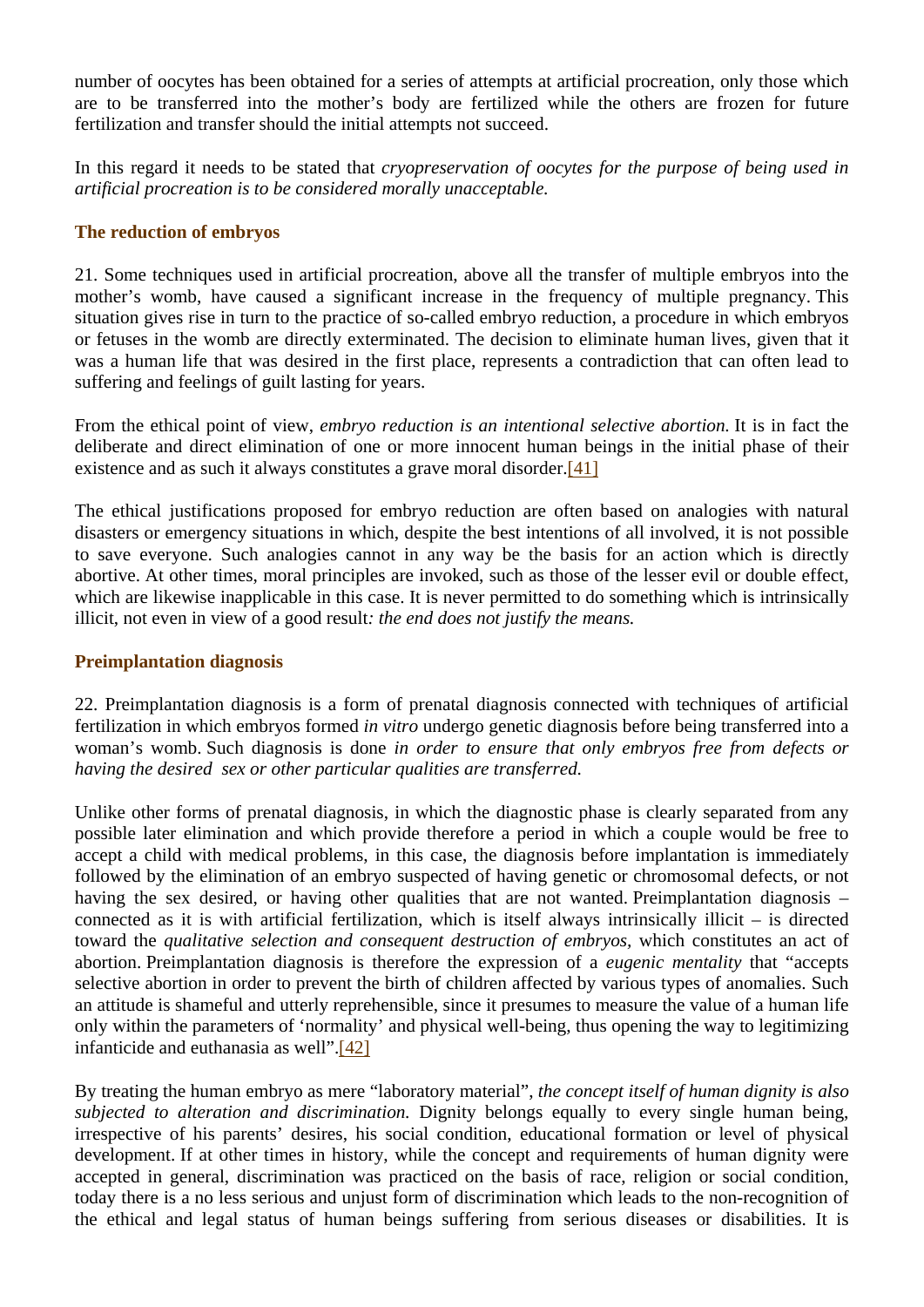forgotten that sick and disabled people are not some separate category of humanity; in fact, sickness and disability are part of the human condition and affect every individual, even when there is no direct experience of it. Such discrimination is immoral and must therefore be considered legally unacceptable, just as there is a duty to eliminate cultural, economic and social barriers which undermine the full recognition and protection of disabled or ill people.

### **New forms of interception and contragestation**

23. Alongside methods of preventing pregnancy which are, properly speaking, contraceptive, that is, which prevent conception following from a sexual act, there are other technical means which act after fertilization, when the embryo is already constituted, either before or after implantation in the uterine wall. Such methods are *interceptive* if they interfere with the embryo before implantation and *contragestative* if they cause the elimination of the embryo once implanted.

In order to promote wider use of interceptive methods, [43] it is sometimes stated that the way in which they function is not sufficiently understood. It is true that there is not always complete knowledge of the way that different pharmaceuticals operate, but scientific studies indicate that *the effect of inhibiting implantation is certainly present,* even if this does not mean that such interceptives cause an abortion every time they are used, also because conception does not occur after every act of sexual intercourse. It must be noted, however, that anyone who seeks to prevent the implantation of an embryo which may possibly have been conceived and who therefore either requests or prescribes such a pharmaceutical, generally intends abortion.

When there is a delay in menstruation, a contragestative is used, [44] usually one or two weeks after the non-occurrence of the monthly period. The stated aim is to re-establish menstruation, but what takes place in reality is the *abortion of an embryo which has just implanted.*

As is known, abortion is "the deliberate and direct killing, by whatever means it is carried out, of a human being in the initial phase of his or her existence, extending from conception to birth".[45] Therefore, the use of means of interception and contragestation fall within the *sin of abortion* and are gravely immoral. Furthermore, when there is certainty that an abortion has resulted, there are serious penalties in canon law.[46]

# **Third Part:**

### **New Treatments which Involve the Manipulation of the Embryo or the Human Genetic Patrimony**

24. Knowledge acquired in recent years has opened new perspectives for both regenerative medicine and for the treatment of genetically based diseases. In particular, *research on embryonic stem cells* and its possible future uses have prompted great interest, even though up to now such research has not produced effective results, as distinct from *research on adult stem cells*. Because some maintain that the possible medical advances which might result from research on embryonic stem cells could justify various forms of manipulation and destruction of human embryos, a whole range of questions has emerged in the area of gene therapy, from cloning to the use of stem cells, which call for attentive moral discernment.

# **Gene therapy**

25. *Gene therapy* commonly refers to techniques of genetic engineering applied to human beings for therapeutic purposes, that is to say, with the aim of curing genetically based diseases, although recently gene therapy has been attempted for diseases which are not inherited, for cancer in particular.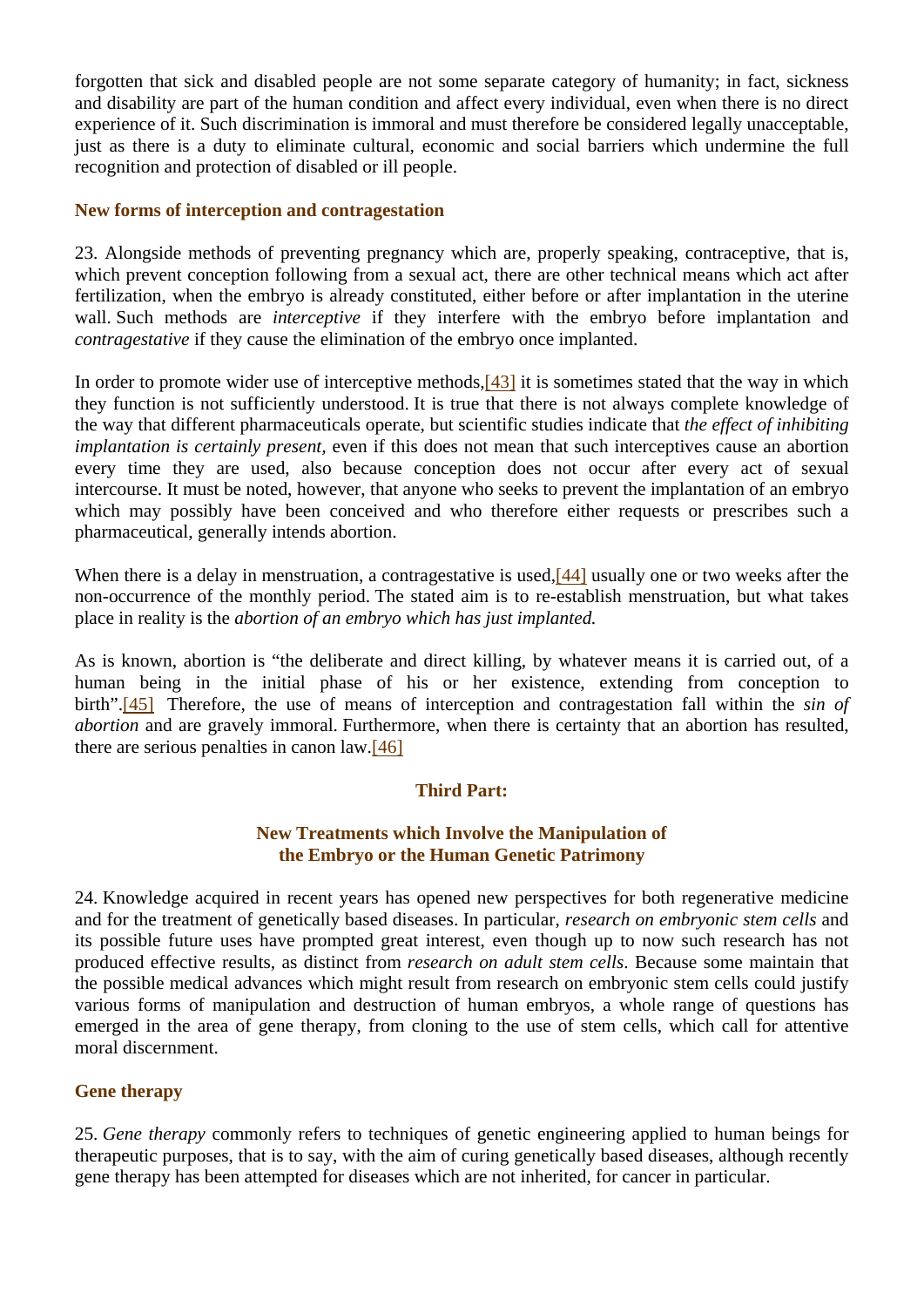In theory, it is possible to use gene therapy on two levels: somatic cell gene therapy and germ line cell therapy. *Somatic cell gene therapy* seeks to eliminate or reduce genetic defects on the level of somatic cells, that is, cells other than the reproductive cells, but which make up the tissue and organs of the body. It involves procedures aimed at certain individual cells with effects that are limited to a single person. *Germ line cell therapy* aims instead at correcting genetic defects present in germ line cells with the purpose of transmitting the therapeutic effects to the offspring of the individual. Such methods of gene therapy, whether somatic or germ line cell therapy, can be undertaken on a fetus *before his or her birth* as gene therapy in the uterus or *after birth* on a child or adult.

26. For a moral evaluation the following distinctions need to be kept in mind. *Procedures used on somatic cells for strictly therapeutic purposes are in principle morally licit.* Such actions seek to restore the normal genetic configuration of the patient or to counter damage caused by genetic anomalies or those related to other pathologies. Given that gene therapy can involve significant risks for the patient, the ethical principle must be observed according to which, in order to proceed to a therapeutic intervention, it is necessary to establish beforehand that the person being treated will not be exposed to risks to his health or physical integrity which are excessive or disproportionate to the gravity of the pathology for which a cure is sought. The informed consent of the patient or his legitimate representative is also required.

The moral evaluation of *germ line cell therapy* is different. Whatever genetic modifications are effected on the germ cells of a person will be transmitted to any potential offspring. Because the risks connected to any genetic manipulation are considerable and as yet not fully controllable, *in the present state of research, it is not morally permissible to act in a way that may cause possible harm to the resulting progeny*. In the hypothesis of gene therapy on the embryo, it needs to be added that this only takes place in the context of *in vitro* fertilization and thus runs up against all the ethical objections to such procedures. For these reasons, therefore, it must be stated that, in its current state, germ line cell therapy in all its forms is morally illicit.

27. *The question of using genetic engineering for purposes other than medical treatment also calls for consideration.* Some have imagined the possibility of using techniques of genetic engineering to introduce alterations with the presumed aim of improving and strengthening the gene pool. Some of these proposals exhibit a certain dissatisfaction or even rejection of the value of the human being as a finite creature and person. Apart from technical difficulties and the real and potential risks involved, such manipulation would promote a eugenic mentality and would lead to indirect social stigma with regard to people who lack certain qualities, while privileging qualities that happen to be appreciated by a certain culture or society; such qualities do not constitute what is specifically human. This would be in contrast with the fundamental truth of the equality of all human beings which is expressed in the principle of justice, the violation of which, in the long run, would harm peaceful coexistence among individuals. Furthermore, one wonders who would be able to establish which modifications were to be held as positive and which not, or what limits should be placed on individual requests for improvement since it would be materially impossible to fulfil the wishes of every single person. Any conceivable response to these questions would, however, derive from arbitrary and questionable criteria. All of this leads to the conclusion that the prospect of such an intervention would end sooner or later by harming the common good, by favouring the will of some over the freedom of others. Finally it must also be noted that in the attempt to create *a new type of human being* one can recognize *an ideological element* in which man tries to take the place of his Creator.

In stating the ethical negativity of these kinds of interventions which imply *an unjust domination of man over man,* the Church also recalls the need to return to an attitude of care for people and of education in accepting human life in its concrete historical finite nature.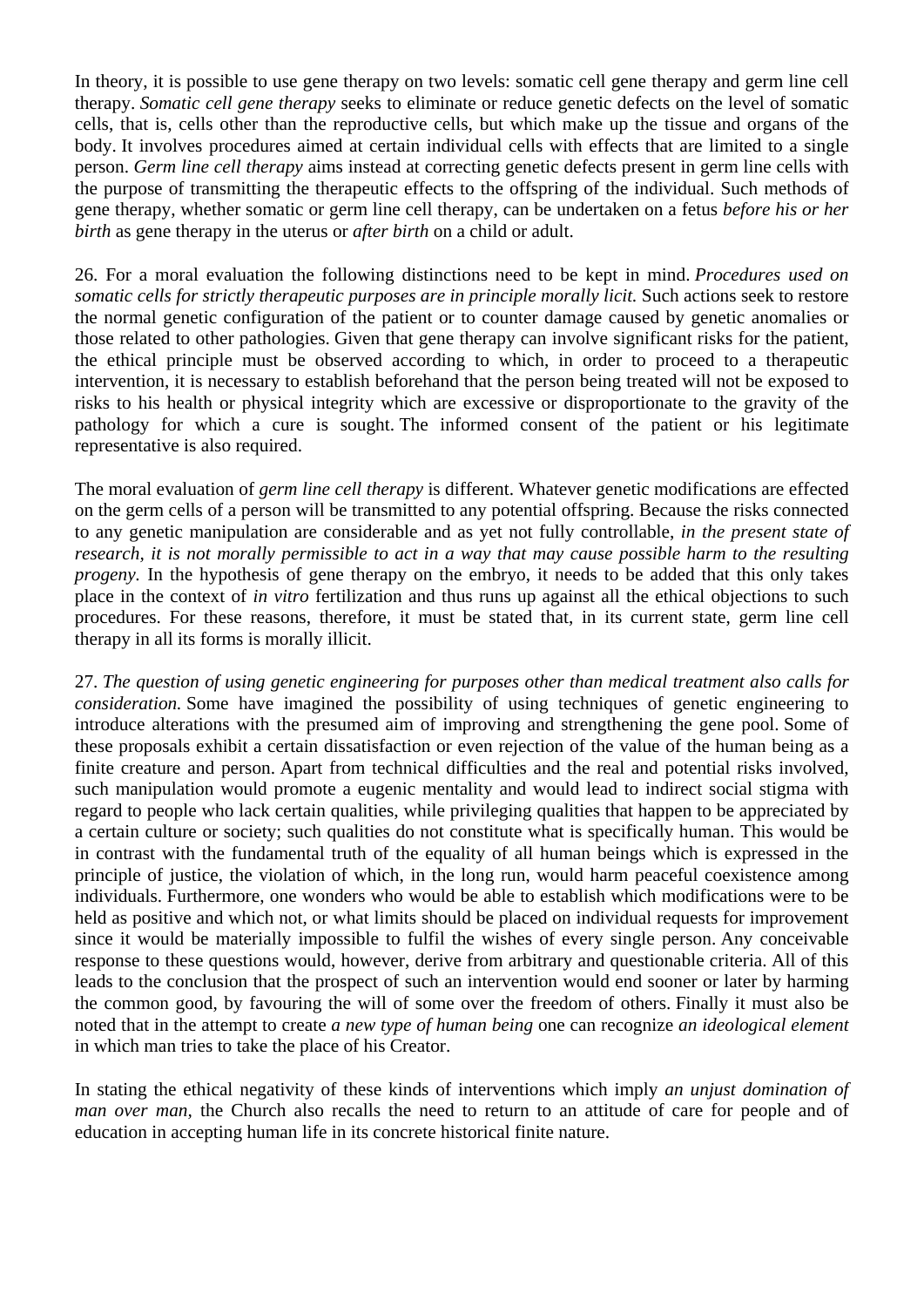#### **Human cloning**

28. Human cloning refers to the asexual or agametic reproduction of the entire human organism in order to produce one or more "copies" which, from a genetic perspective, are substantially identical to the single original.[47]

Cloning is proposed for two basic purposes: *reproduction*, that is, in order to obtain the birth of a baby, and *medical therapy* or research. In theory, reproductive cloning would be able to satisfy certain specific desires, for example, control over human evolution, selection of human beings with superior qualities, pre-selection of the sex of a child to be born, production of a child who is the "copy" of another, or production of a child for a couple whose infertility cannot be treated in another way. Therapeutic cloning, on the other hand, has been proposed as a way of producing embryonic stem cells with a predetermined genetic patrimony in order to overcome the problem of immune system rejection; this is therefore linked to the issue of the use of stem cells.

Attempts at cloning have given rise to genuine concern throughout the entire world. Various national and international organizations have expressed negative judgments on human cloning and it has been prohibited in the great majority of nations.

Human cloning is intrinsically illicit in that, by taking the ethical negativity of techniques of artificial fertilization to their extreme, it seeks to *give rise to a new human being without a connection to the act of reciprocal self-giving between the spouses* and, more radically, *without any link to sexuality.* This leads to manipulation and abuses gravely injurious to human dignity.[48]

29. If cloning were to be done for *reproduction,* this would impose on the resulting individual a predetermined genetic identity, subjecting him – as has been stated – to a form of *biological slavery,* from which it would be difficult to free himself. The fact that someone would arrogate to himself the right to determine arbitrarily the genetic characteristics of another person represents *a grave offense to the dignity of that person as well as to the fundamental equality of all people.*

The originality of every person is a consequence of the particular relationship that exists between God and a human being from the first moment of his existence and carries with it the obligation to respect the singularity and integrity of each person, even on the biological and genetic levels. In the encounter with another person, we meet a human being who owes his existence and his proper characteristics to the love of God, and only the love of husband and wife constitutes a mediation of that love in conformity with the plan of the Creator and heavenly Father.

30. From the ethical point of view, so-called therapeutic cloning is even more serious. To create embryos with the intention of destroying them, even with the intention of helping the sick, is completely incompatible with human dignity, because it makes the existence of a human being at the embryonic stage nothing more than a means to be used and destroyed. It is *gravely immoral to sacrifice a human life for therapeutic ends.*

The ethical objections raised in many quarters to therapeutic cloning and to the use of human embryos formed *in vitro* have led some researchers to propose new techniques which are presented as capable of producing stem cells of an embryonic type without implying the destruction of true human embryos.<sup>[49]</sup> These proposals have been met with questions of both a scientific and an ethical nature regarding above all the ontological status of the "product" obtained in this way. Until these doubts have been clarified, the statement of the Encyclical *Evangelium vitae* needs to be kept in mind: "what is at stake is so important that, from the standpoint of moral obligation, the mere probability that a human person is involved would suffice to justify an absolutely clear prohibition of any intervention aimed at killing a human embryo".[50]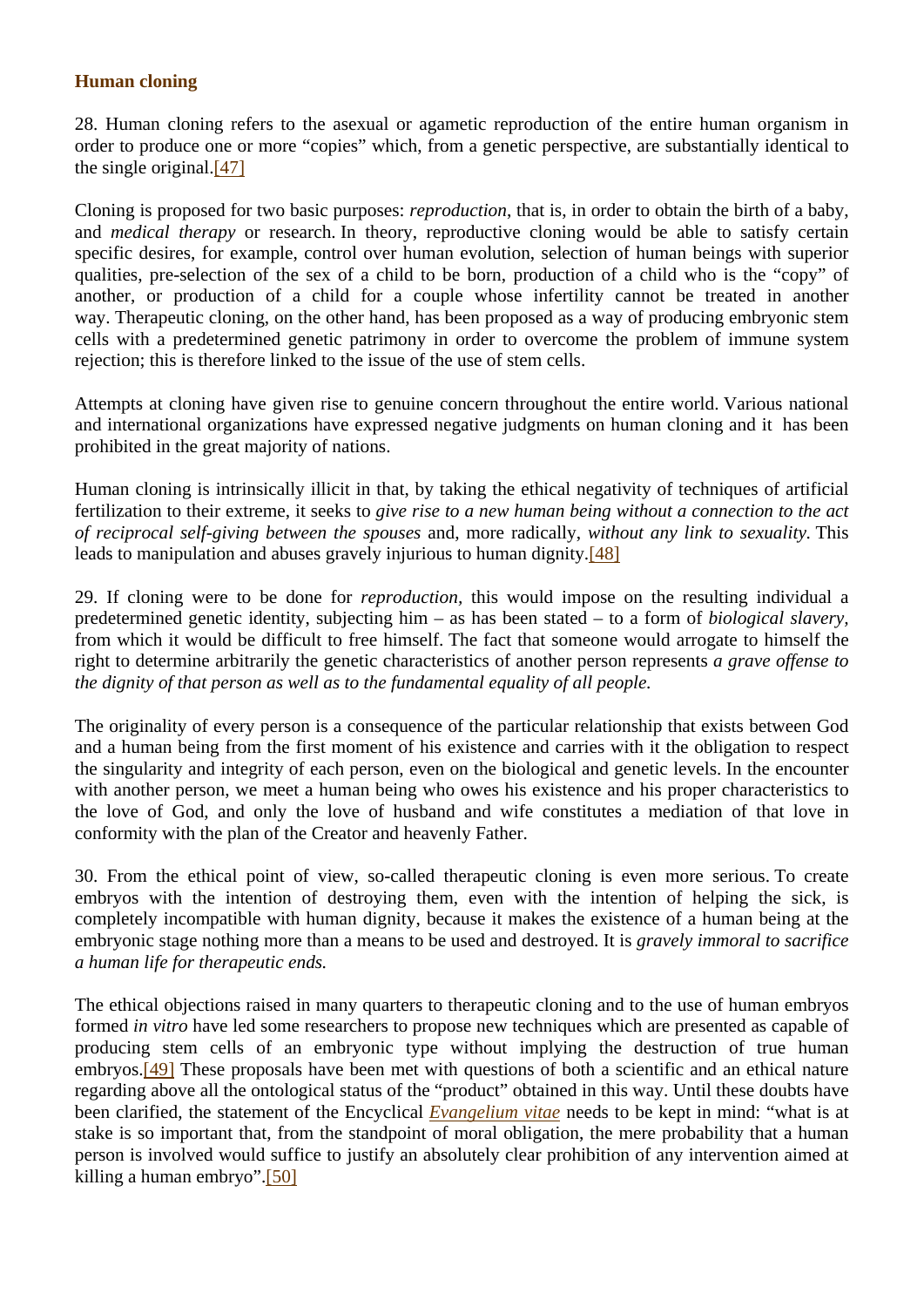#### **The therapeutic use of stem cells**

31. Stem cells are undifferentiated cells with two basic characteristics: a) the prolonged capability of multiplying themselves while maintaining the undifferentiated state; b) the capability of producing transitory progenitor cells from which fully differentiated cells descend, for example, nerve cells, muscle cells and blood cells.

Once it was experimentally verified that when stem cells are transplanted into damaged tissue they tend to promote cell growth and the regeneration of the tissue, new prospects opened for regenerative medicine, which have been the subject of great interest among researchers throughout the world.

Among the sources for human stem cells which have been identified thus far are: the embryo in the first stages of its existence, the fetus, blood from the umbilical cord and various tissues from adult humans (bone marrow, umbilical cord, brain, mesenchyme from various organs, etc.) and amniotic fluid. At the outset, studies focused on *embryonic stem cells,* because it was believed that only these had significant capabilities of multiplication and differentiation. Numerous studies, however, show that *adult stem cells* also have a certain versatility. Even if these cells do not seem to have the same capacity for renewal or the same plasticity as stem cells taken from embryos, advanced scientific studies and experimentation indicate that these cells give more positive results than embryonic stem cells. Therapeutic protocols in force today provide for the use of adult stem cells and many lines of research have been launched, opening new and promising possibilities.

32. With regard to the ethical evaluation, it is necessary to consider the *methods of obtaining stem cells* as well as *the risks connected with their clinical and experimental use.*

In these methods, the origin of the stem cells must be taken into consideration. Methods which do not cause serious harm to the subject from whom the stem cells are taken are to be considered licit. This is generally the case when tissues are taken from: a) an adult organism; b) the blood of the umbilical cord at the time of birth; c) fetuses who have died of natural causes. The obtaining of stem cells from a living human embryo, on the other hand, invariably causes the death of the embryo and is consequently gravely illicit: "research, in such cases, irrespective of efficacious therapeutic results, is not truly at the service of humanity. In fact, this research advances through the suppression of human lives that are equal in dignity to the lives of other human individuals and to the lives of the researchers themselves. History itself has condemned such a science in the past and will condemn it in the future, not only because it lacks the light of God but also because it lacks humanity".[51]

The use of embryonic stem cells or differentiated cells derived from them – even when these are provided by other researchers through the destruction of embryos or when such cells are commercially available – presents serious problems from the standpoint of cooperation in evil and scandal.[52]

There are no moral objections to the clinical use of stem cells that have been obtained licitly; however, the common criteria of medical ethics need to be respected. Such use should be characterized by scientific rigor and prudence, by reducing to the bare minimum any risks to the patient and by facilitating the interchange of information among clinicians and full disclosure to the public at large.

Research initiatives involving the use of adult stem cells, since they do not present ethical problems, should be encouraged and supported.[53]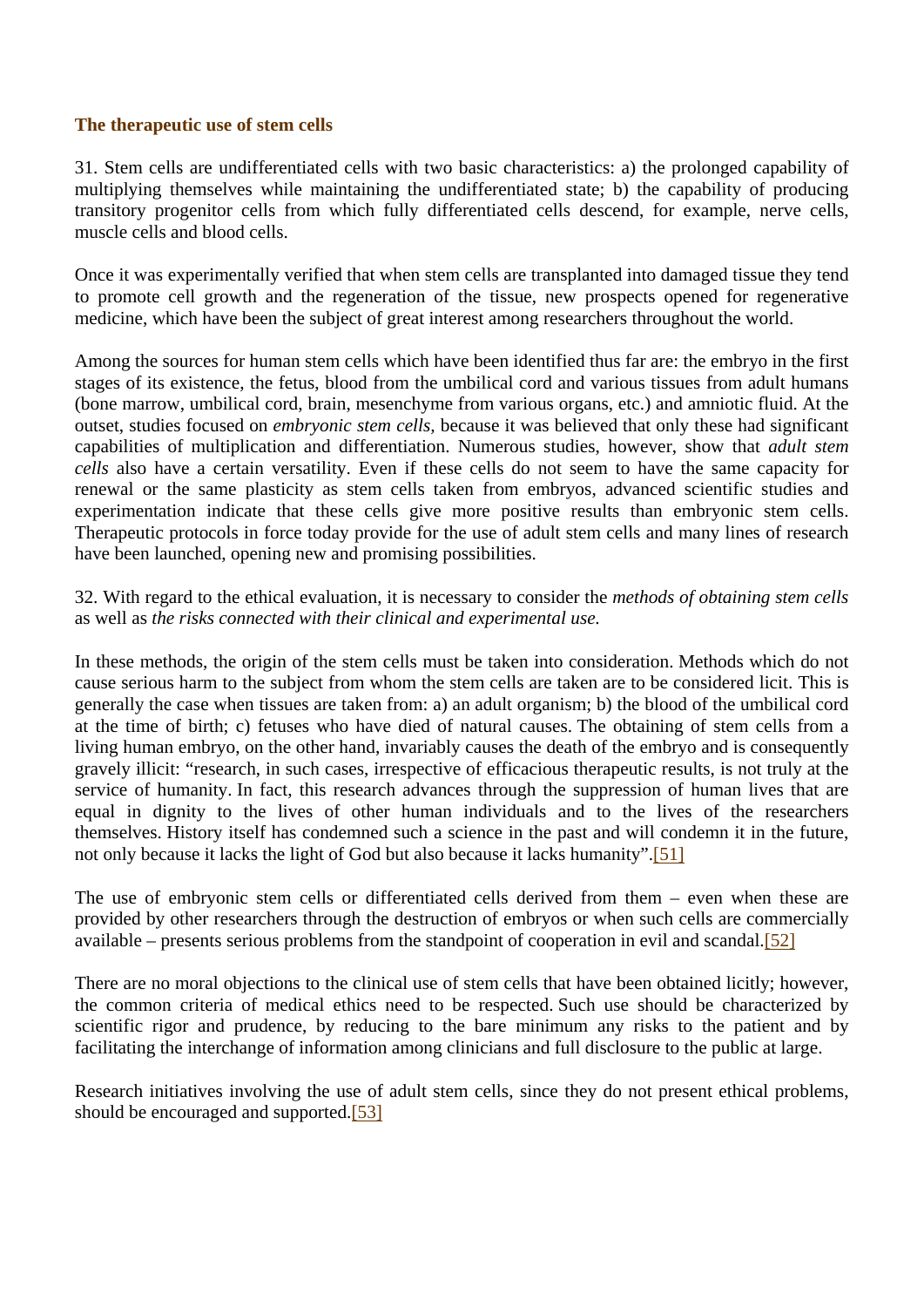#### **Attempts at hybridization**

33. Recently animal oocytes have been used for reprogramming the nuclei of human somatic cells – this is generally called *hybrid cloning* – in order to extract embryonic stem cells from the resulting embryos without having to use human oocytes.

From the ethical standpoint, such procedures represent an offense against the dignity of human beings on account of *the admixture of human and animal genetic elements capable of disrupting the specific identity of man.* The possible use of the stem cells, taken from these embryos, may also involve additional health risks, as yet unknown, due to the presence of animal genetic material in their cytoplasm. To consciously expose a human being to such risks is morally and ethically unacceptable.

#### **The use of human "biological material" of illicit origin**

34. For scientific research and for the production of vaccines or other products, cell lines are at times used which are the result of an illicit intervention against the life or physical integrity of a human being. The connection to the unjust act may be either mediate or immediate, since it is generally a question of cells which reproduce easily and abundantly. This "material" is sometimes made available commercially or distributed freely to research centers by governmental agencies having this function under the law. All of this gives rise to *various ethical problems with regard to cooperation in evil and*  with regard to scandal. It is fitting therefore to formulate general principles on the basis of which people of good conscience can evaluate and resolve situations in which they may possibly be involved on account of their professional activity.

It needs to be remembered above all that the category of abortion "is to be applied also to the recent forms of *intervention on human embryos* which, although carried out for purposes legitimate in themselves, inevitably involve the killing of those embryos. This is the case with *experimentation on embryos,* which is becoming increasingly widespread in the field of biomedical research and is legally permitted in some countries… [T]he use of human embryos or fetuses as an object of experimentation constitutes a crime against their dignity as human beings who have a right to the same respect owed to a child once born, just as to every person".[54] These forms of experimentation always constitute a grave moral disorder.[55]

35. A different situation is created when researchers use "biological material" of illicit origin which has been produced apart from their research center or which has been obtained commercially. The Instruction *Donum vitae* formulated the general principle which must be observed in these cases: "The corpses of human embryos and fetuses, whether they have been deliberately aborted or not, must be respected just as the remains of other human beings. In particular, they cannot be subjected to mutilation or to autopsies if their death has not yet been verified and without the consent of the parents or of the mother. Furthermore, the moral requirements must be safeguarded that there be no complicity in deliberate abortion and that the risk of scandal be avoided".[56]

In this regard, *the criterion of independence as it has been formulated by some ethics committees is not sufficient*. According to this criterion, the use of "biological material" of illicit origin would be ethically permissible provided there is a clear separation between those who, on the one hand, produce, freeze and cause the death of embryos and, on the other, the researchers involved in scientific experimentation. The criterion of independence is not sufficient to avoid a contradiction in the attitude of the person who says that he does not approve of the injustice perpetrated by others, but at the same time accepts for his own work the "biological material" which the others have obtained by means of that injustice. When the illicit action is endorsed by the laws which regulate healthcare and scientific research, it is necessary to distance oneself from the evil aspects of that system in order not to give the impression of a certain toleration or tacit acceptance of actions which are gravely unjust.[57] Any appearance of acceptance would in fact contribute to the growing indifference to, if not the approval of, such actions in certain medical and political circles.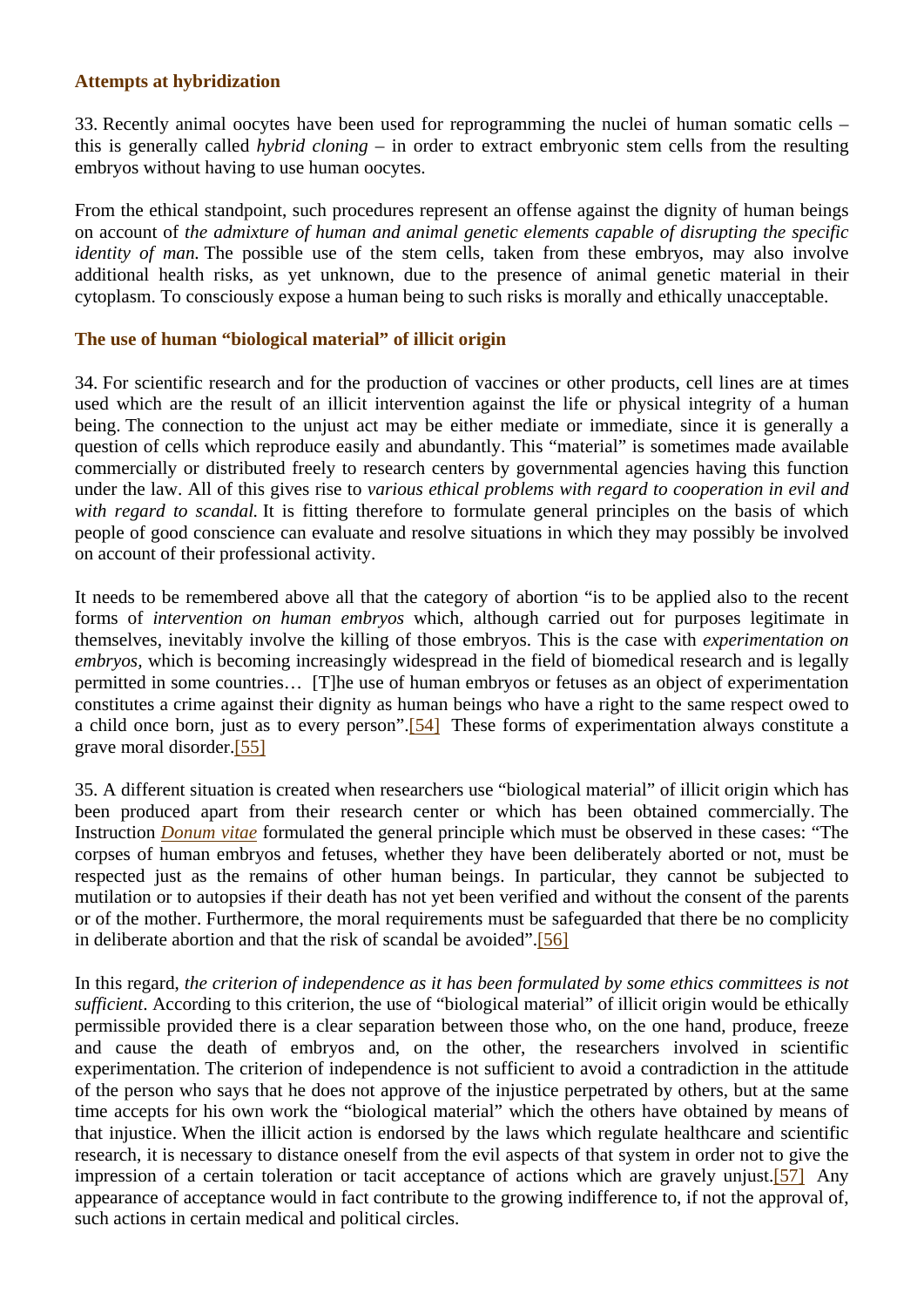At times, the objection is raised that the above-mentioned considerations would mean that people of good conscience involved in research would have the duty to oppose actively all the illicit actions that take place in the field of medicine, thus excessively broadening their ethical responsibility. In reality, the duty to avoid cooperation in evil and scandal relates to their ordinary professional activities, which they must pursue in a just manner and by means of which they must give witness to the value of life by their opposition to gravely unjust laws. Therefore, it needs to be stated that there is a duty to refuse to use such "biological material" even when there is no close connection between the researcher and the actions of those who performed the artificial fertilization or the abortion, or when there was no prior agreement with the centers in which the artificial fertilization took place. This duty springs from the necessity to *remove oneself,* within the area of one's own research, *from a gravely unjust legal situation and to affirm with clarity the value of human life.* Therefore, the above-mentioned criterion of independence is necessary, but may be ethically insufficient.

Of course, within this general picture there exist *differing degrees of responsibility*. Grave reasons may be morally proportionate to justify the use of such "biological material". Thus, for example, danger to the health of children could permit parents to use a vaccine which was developed using cell lines of illicit origin, while keeping in mind that everyone has the duty to make known their disagreement and to ask that their healthcare system make other types of vaccines available. Moreover, in organizations where cell lines of illicit origin are being utilized, the responsibility of those who make the decision to use them is not the same as that of those who have no voice in such a decision.

In the context of the urgent need to *mobilize consciences in favour of life,* people in the field of healthcare need to be reminded that "their responsibility today is greatly increased. Its deepest inspiration and strongest support lie in the intrinsic and undeniable ethical dimension of the health-care profession, something already recognized by the ancient and still relevant *Hippocratic Oath,* which requires every doctor to commit himself to absolute respect for human life and its sacredness".[58]

#### **Conclusion**

36. There are those who say that the moral teaching of the Church contains too many prohibitions. In reality, however, her teaching is based on the recognition and promotion of all the gifts which the Creator has bestowed on man: such as life, knowledge, freedom and love. Particular appreciation is due not only to man's intellectual activities, but also to those which are practical, like work and technological activities. By these, in fact, he participates in the creative power of God and is called to transform creation by ordering its many resources toward the dignity and wellbeing of all human beings and of the human person in his entirety. In this way, man acts as the steward of the value and intrinsic beauty of creation.

Human history shows, however, how man has abused and can continue to abuse the power and capabilities which God has entrusted to him, giving rise to *various forms of unjust discrimination and oppression* of the weakest and most defenseless: the daily attacks on human life; the existence of large regions of poverty where people are dying from hunger and disease, excluded from the intellectual and practical resources available in abundance in many countries; technological and industrial development which is creating the real risk of a collapse of the ecosystem; the use of scientific research in the areas of physics, chemistry and biology for purposes of waging war; the many conflicts which still divide peoples and cultures; these sadly are only some of the most obvious signs of how man can make bad use of his abilities and become his own worst enemy by losing the awareness of his lofty and specific vocation to collaborate in the creative work of God.

At the same time, human history has also shown real *progress in the understanding and recognition of the value and dignity of every person* as the foundation of the rights and ethical imperatives by which human society has been, and continues to be structured. Precisely in the name of promoting human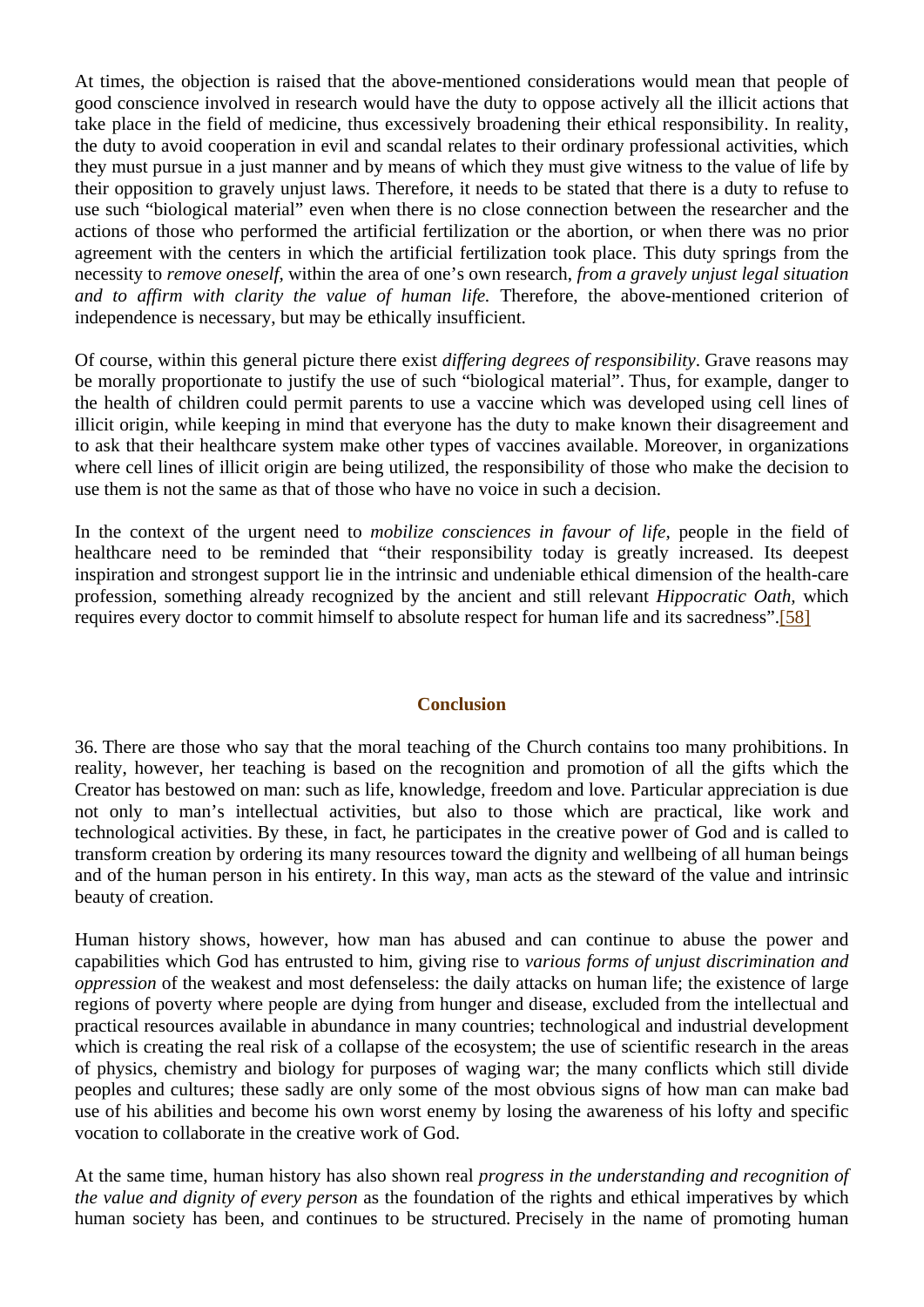dignity, therefore, practices and forms of behaviour harmful to that dignity have been prohibited. Thus, for example, there are legal and political – and not just ethical – prohibitions of racism, slavery, unjust discrimination and marginalization of women, children, and ill and disabled people. Such prohibitions bear witness to the inalienable value and intrinsic dignity of every human being and are a sign of genuine progress in human history. In other words, the legitimacy of every prohibition is based on the need to protect an authentic moral good.

37. If initially human and social progress was characterized primarily by industrial development and the production of consumer goods, today it is distinguished by developments in information technologies, research in genetics, medicine and biotechnologies for human benefit, which are areas of great importance for the future of humanity, but in which there are also evident and unacceptable abuses. "Just as a century ago it was the working classes which were oppressed in their fundamental rights, and the Church courageously came to their defense by proclaiming the sacrosanct rights of the worker as person, so now, when another category of persons is being oppressed in the fundamental right to life, the Church feels in duty bound to speak out with the same courage on behalf of those who have no voice. Hers is always the evangelical cry in defense of the world's poor, those who are threatened and despised and whose human rights are violated".[59]

In virtue of the Church's doctrinal and pastoral mission, the Congregation for the Doctrine of the Faith has felt obliged to reiterate both the dignity and the fundamental and inalienable rights of every human being, including those in the initial stages of their existence, and to state explicitly the need for protection and respect which this dignity requires of everyone.

The fulfillment of this duty implies courageous opposition to all those practices which result in grave and unjust discrimination against unborn human beings, who have the dignity of a person, created like others in the image of God. *Behind every "no"* in the difficult task of discerning between good and evil, there shines a *great "yes" to the recognition of the dignity and inalienable value of every single and unique human being called into existence.*

The Christian faithful will commit themselves to the energetic promotion of a new culture of life by receiving the contents of this Instruction with the religious assent of their spirit, knowing that God always gives the grace necessary to observe his commandments and that, in every human being, above all in the least among us, one meets Christ himself (cf. *Mt* 25:40). In addition, all persons of good will, in particular physicians and researchers open to dialogue and desirous of knowing what is true, will understand and agree with these principles and judgments, which seek to safeguard the vulnerable condition of human beings in the first stages of life and to promote a more human civilization.

*The Sovereign Pontiff Benedict XVI, in the Audience granted to the undersigned Cardinal Prefect on 20 June 2008, approved the present Instruction, adopted in the Ordinary Session of this Congregation, and ordered its publication.*

Rome, from the Offices of the Congregation for the Doctrine of the Faith, 8 September 2008, Feast of the Nativity of the Blessed Virgin Mary.

> **William Card. Levada** *Prefect*

> > **+ Luis F. Ladaria, S.I.** Titular Archbishop of Thibica *Secretary*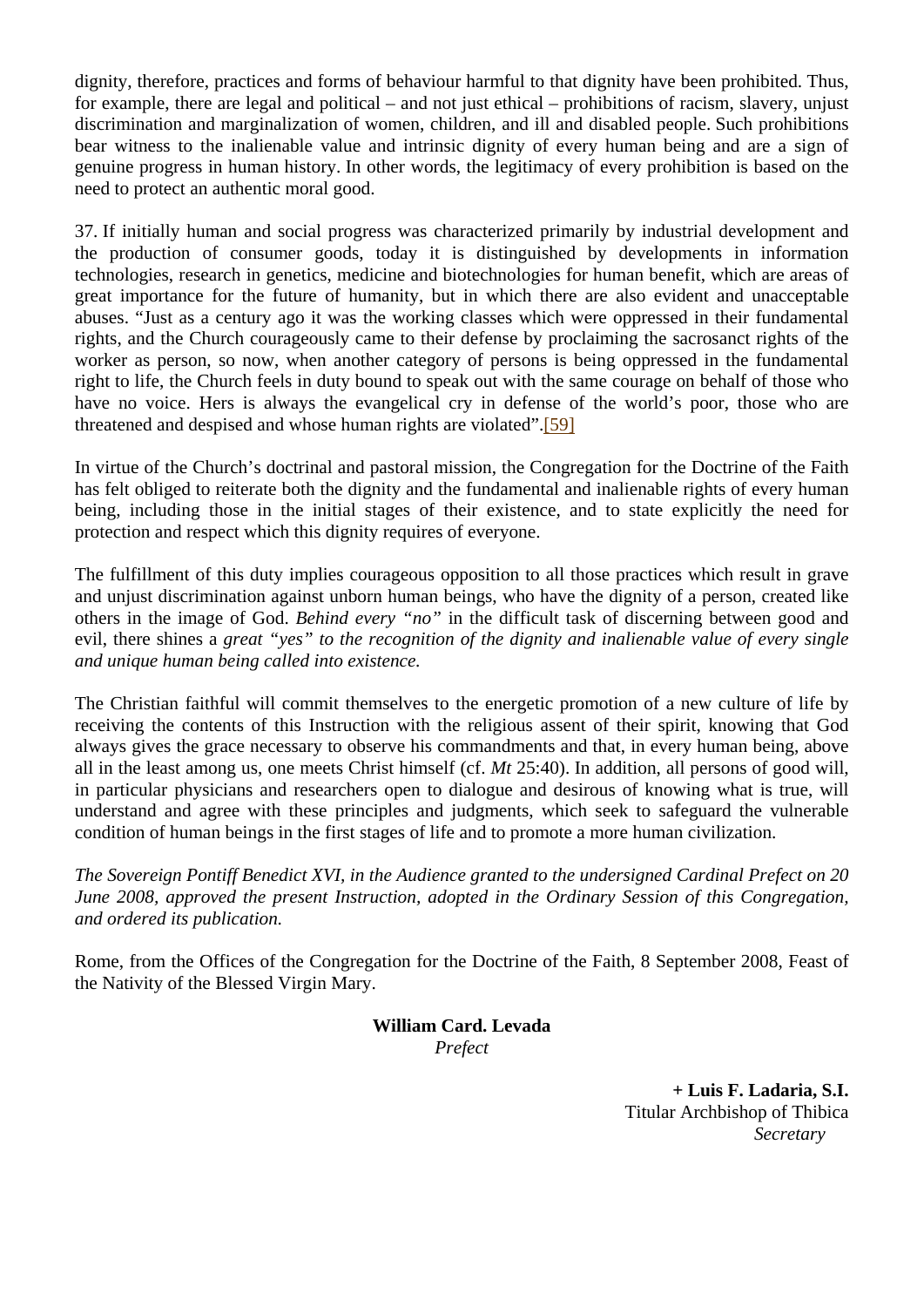[1] Congregation for the Doctrine of the Faith, Instruction *Donum vitae* on respect for human life at its origins and for the dignity of procreation (22 February 1987): *AAS* 80 (1988), 70-102.

[2] John Paul II, Encyclical Letter *Veritatis splendor* regarding certain fundamental questions of the Church's moral teaching (6 August 1993): *AAS* 85 (1993), 1133-1228.

[3] John Paul II, Encyclical Letter *Evangelium vitae* on the value and inviolability of human life (25 March 1995): *AAS* 87 (1995), 401-522.

[4] John Paul II, Address to the participants in the Seventh Assembly of the Pontifical Academy of Life (3 March 2001), 3: *AAS* 93 (2001), 446.

[5] Cf. John Paul II, Encyclical Letter *Fides et ratio* on the relationship between faith and reason (14 September 1998), 1: *AAS* 91 (1999), 5.

[6] Congregation for the Doctrine of the Faith, Instruction *Donum vitae,* I, 1: *AAS* 80 (1988), 79.

[7] Human rights, as Pope Benedict XVI has recalled, and in particular the right to life of every human being "are based on the natural law inscribed on human hearts and present in different cultures and civilizations. Removing human rights from this context would mean restricting their range and yielding to a relativistic conception, according to which the meaning and interpretation of rights could vary and their universality would be denied in the name of different cultural, political, social and even religious outlooks. This great variety of viewpoints must not be allowed to obscure the fact that not only rights are universal, but so too is the human person, the subject of those rights" (Address to the General Assembly of the United Nations [18 April 2008]: *AAS* 100 [2008], 334).

[8] Congregation for the Doctrine of the Faith, Instruction *Donum vitae*, I, 1: *AAS* 80 (1988), 78-79.

[9] Congregation for the Doctrine of the Faith, Instruction *Donum vitae*, II, A, 1: *AAS* 80 (1988), 87.

[10] Paul VI, Encyclical Letter *Humanae vitae* (25 July 1968), 8: *AAS* 60 (1968), 485-486.

[11] Benedict XVI, Address to the Participants in the International Congress organized by the Pontifical Lateran University on the 40<sup>th</sup> Anniversary of the Encyclical *Humanae vitae*, 10 May 2008: *L'Osservatore Romano,* 11 May 2008, p. 1; cf. John XXIII, Encyclical Letter *Mater et magistra* (15 May 1961), III: *AAS* 53 (1961), 447.

[12] Second Vatican Council, Pastoral Constitution *Gaudium et spes,* 22.

[13] Cf. John Paul II, Encyclical Letter *Evangelium vitae,* 37-38: *AAS* 87 (1995), 442-444.

[14] John Paul II, Encyclical Letter *Veritatis splendor,* 45: *AAS* 85 (1993), 1169.

[15] Benedict XVI, Address to the General Assembly of the Pontifical Academy for Life and International Congress on "The Human Embryo in the Pre-implantation Phase" (27 February 2006): *AAS* 98 (2006), 264.

[16] Congregation for the Doctrine of the Faith, Instruction *Donum vitae*, Introduction, 3: *AAS* 80 (1988), 75.

[17] John Paul II, Apostolic Exhortation *Familiaris consortio* on the role of the Christian family in the modern world (22 September 1981), 19: *AAS* 74 (1982), 101-102.

[18] Cf. Second Vatican Council, Declaration *Dignitatis humanae,* 14.

[19] Cf. Congregation for the Doctrine of the Faith, Instruction *Donum vitae*, II, A, 1: *AAS* 80 (1988), 87.

[20] Congregation for the Doctrine of the Faith, Instruction *Donum vitae*, II, B, 4: *AAS* 80 (1988), 92.

[21] Congregation for the Doctrine of the Faith, Instruction *Donum vitae*, Introduction, 3: *AAS* 80 (1988), 75.

[22] The term *heterologous artificial fertilization or procreation* refers to "techniques used to obtain a human conception artificially by the use of gametes coming from at least one donor other than the spouses who are joined in marriage" (Instruction *Donum vitae*, II: *AAS* 80 [1988], 86).

[23] The term *homologous artificial fertilization or procreation* refers to "the technique used to obtain a human conception using the gametes of the two spouses joined in marriage" (Instruction *Donum vitae*, II: *AAS* 80 [1988], 86).

[24] Congregation for the Doctrine of the Faith, Instruction *Donum vitae*, II, B, 7: *AAS* 80 (1988), 96; cf. Pius XII, Address to those taking part in the Fourth International Congress of Catholic Doctors (29 September 1949): *AAS* 41 (1949), 560.

[25] Congregation for the Doctrine of the Faith, Instruction *Donum vitae*, II, B, 6: *AAS* 80 (1988), 94. [26] Cf. Congregation for the Doctrine of the Faith, Instruction *Donum vitae*, II: *AAS* 80 (1988), 86.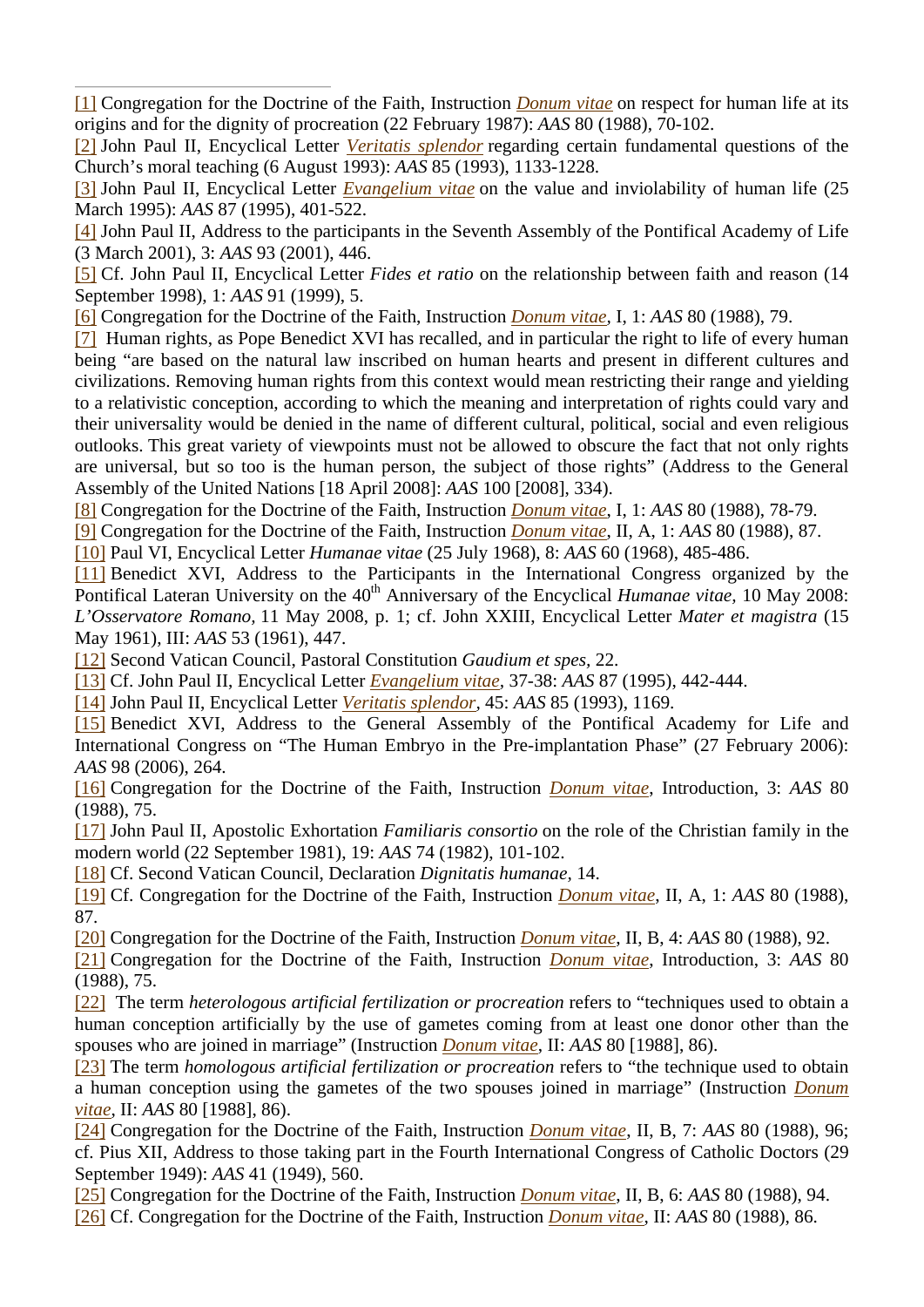[27] Currently the number of embryos sacrificed, even in the most technically advanced centers of artificial fertilization, hovers above 80%.

[28] John Paul II, Encyclical Letter *Evangelium vitae,* 14: *AAS* 87 (1995), 416.

[29] Cf. Pius XII, Address to the Second World Congress in Naples on human reproduction and sterility (19 May 1956): *AAS* 48 (1956), 470; Paul VI, Encyclical Letter *Humanae vitae,* 12: *AAS* 60 (1968), 488-489; Congregation for the Doctrine of the Faith, Instruction *Donum vitae*, II, B, 4-5: *AAS*  80 (1988), 90-94.

[30] An increasing number of persons, even those who are unmarried, are having recourse to techniques of artificial reproduction in order to have a child. These actions weaken the institution of marriage and cause babies to be born in environments which are not conducive to their full human development.

[31] Benedict XVI, Address to the General Assembly of the Pontifical Academy for Life and International Congress on "The Human Embryo in the Pre-implantation Phase" (27 February 2006): *AAS* 98 (2006), 264.

[32] *Intracytoplasmic sperm injection* is similar in almost every respect to other forms of *in vitro* fertilization with the difference that in this procedure fertilization in the test tube does not take place on its own, but rather by means of the injection into the oocyte of a single sperm, selected earlier, or by the injection of immature germ cells taken from the man.

[33] There is ongoing discussion among specialists regarding the health risks which this method may pose for children conceived in this way.

[34] Congregation for the Doctrine of the Faith, Instruction *Donum vitae*, II, B, 5: *AAS* 80 (1988), 93.

[35] Cryopreservation of embryos refers to freezing them at extremely low temperatures, allowing long term storage.

[36] Cf. Congregation for the Doctrine of the Faith, Instruction *Donum vitae*, I, 6: *AAS* 80 (1988), 84- 85.

[37] Cf. numbers 34-35 below.

[38] Cf. Congregation for the Doctrine of the Faith, Instruction *Donum vitae*, II, A, 1-3: *AAS* 80 (1988), 87-89.

[39] John Paul II, Address to the participants in the Symposium on "*Evangelium vitae* and Law" and the Eleventh International Colloquium on Roman and Canon Law (24 May 1996), 6: *AAS* 88 (1996), 943-944.

[40] Cryopreservation of oocytes is also indicated in other medical contexts which are not under consideration here. The term oocyte refers to the female germ cell (gametocyte) not penetrated by the spermatozoa.

[41] Cf. Second Vatican Council, Pastoral Constitution *Gaudium et spes*, n. 51; John Paul II, Encyclical Letter *Evangelium vitae*, 62: *AAS* 87 (1995), 472.

[42] John Paul II, Encyclical Letter *Evangelium vitae*, 63: *AAS* 87 (1995), 473.

[43] The interceptive methods which are best known are the IUD (intrauterine device) and the so-called "morning-after pills".

[44] The principal means of contragestation are RU-486 (Mifepristone), synthetic prostaglandins or Methotrexate.

[45] John Paul II, Encyclical Letter *Evangelium vitae,* 58: *AAS* 87 (1995), 467.

[46]Cf. CIC, can. 1398 and CCEO, can. 1450 § 2; cf. also CIC, can. 1323-1324. The Pontifical Commission for the Authentic Interpretation of the Code of Canon Law declared that the canonical concept of abortion is "the killing of the fetus in whatever way or at whatever time from the moment of conception" (*Response* of 23 May 1988: *AAS* 80 [1988], 1818).

[47] In the current state of knowledge, the techniques which have been proposed for accomplishing human cloning are two: artificial embryo twinning and cell nuclear transfer. *Artificial embryo twinning*  consists in the artificial separation of individual cells or groups of cells from the embryo in the earliest stage of development. These are then transferred into the uterus in order to obtain identical embryos in an artificial manner. *Cell nuclear transfer,* or cloning properly speaking, consists in introducing a nucleus taken from an embryonic or somatic cell into an denucleated oocyte. This is followed by stimulation of the oocyte so that it begins to develop as an embryo.